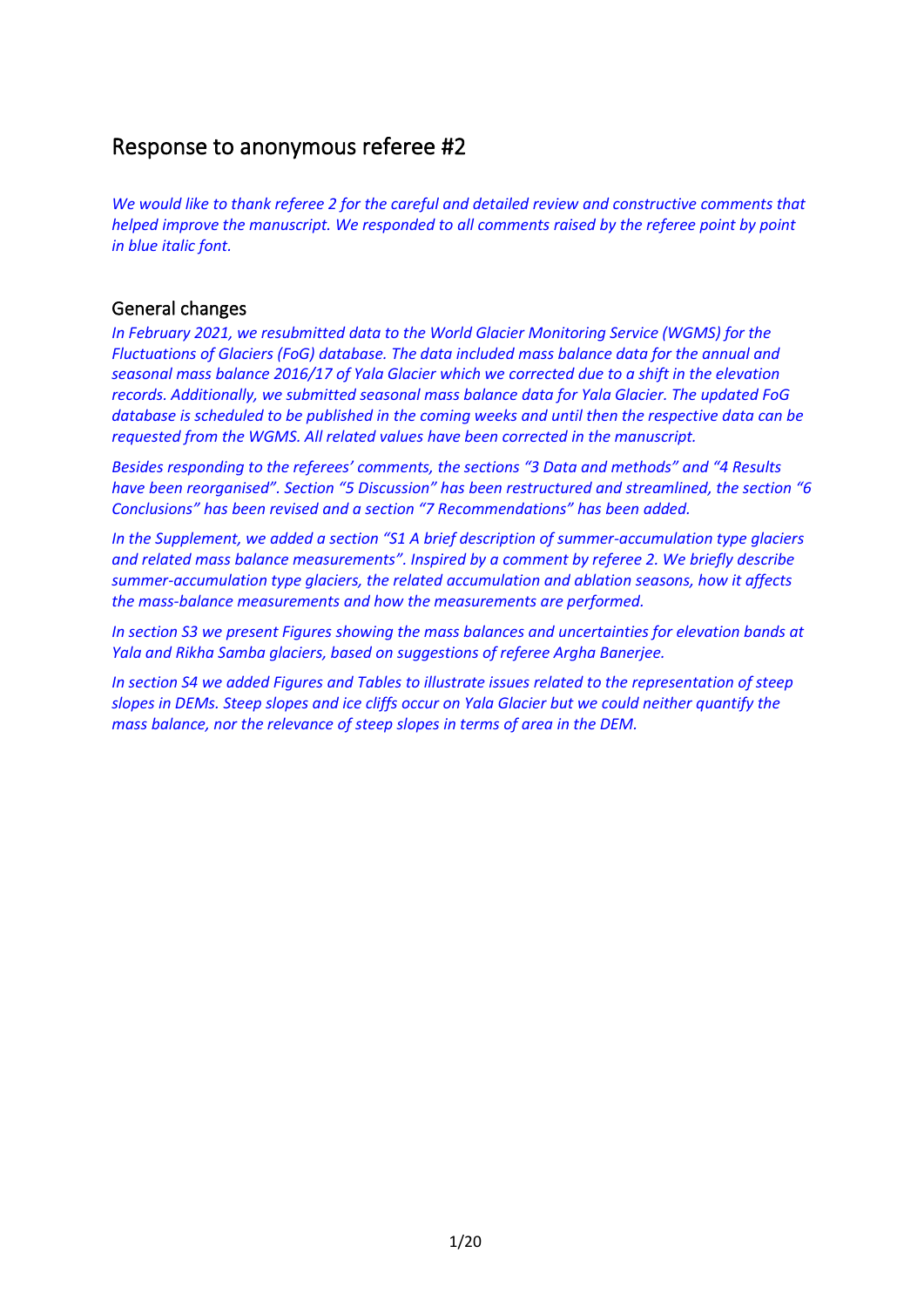# Comments anonymous referee #2

First of all, I would like to congratulate the authors for their efforts in establishing the new glaciological mass-balance programmes at two glaciers in Nepal. Direct measurements are still scarce in the entire Himalayas, and as also written by the authors in their paper, there is an urgent need for such key data for climate monitoring but also for applications such as water resources or hazard management. Moreover, such data are indispensable for model calibration and hence for projections of future developments in this regard. The presentation and discussion of direct glaciological measurements at Yala and Rikha Samba glaciers are the centerpiece of the presented paper (this focus could actually be emphasized even more explicitly in the paper). The data are complemented by other relevant glaciological information such as geodetic mass-balance data, glacier length changes, and glacier velocities. This very nicely fits to the scope of "Earth System Science Data" and I recommend the paper to be published after addressing the following comments and suggestions.

Overall, the description of data and methods is very detailed and applied methods are sound. Some clarifications and specifications might be needed at some instances, see detailed comments below. Although the presented series of glacier mass balance are still rather short, results are plausible and in line with other studies (using other methods). This is also confirmed by the mass-balance gradients observed in this study, which are consistent over the entire observation years. Regarding the massbalance gradients, I was though wondering about the different approach to estimate the gradient at high elevations (Yala vs. Rikha Samba glaciers, Figure 3). Although the authors give some indications in the paper and refer to other studies, too, it is not fully clear why there are two different approaches chosen. I suggest that the authors address this point in the Discussion section. Or, if the effect is neglectable for the overall mass balances, it would be useful to have some quantification about the effect.

Regarding the data, I was wondering why the data are presented until 2017 only. The authors refer to the "Global Glacier Change Bulletin No. 3" by WGMS, where we can find the data up to the balance year 2016/17. On the other hand, the authors also refer to the latest version of the "Fluctuations of Glaciers" database by WGMS from August 2020, which includes data until 2018, also Figure 4 includes some data until 2018. This might cause some confusion. Regarding the available datasets, it should also be specified which data are actually available from the WGMS. If I am right, only the glaciological mass-balances are included, but the geodetic data are not (yet?) included and for instance velocity data are currently not stored by the WGMS.

The paper is very nicely structured and clearly presented. As mentioned above, the description is very detailed, which is useful for readers that are looking for comprehensive information about massbalance programmes (almost in the sense of a review). On the other hand, I am still wondering whether the paper can be shortened and streamlined, such as the Data section and in particular the Discussion as well as the Conclusions sections. The discussion is very comprehensive and includes many interesting aspects (e.g., climatic influence such as monsoon and jet stream, local weather conditions), which however call for further answers that are not provided in the paper (and which are not in the scope of the paper). I therefore strongly recommend to limit and streamline the discussion to facts that are directly linked and most relevant to the data of the present paper, and to clearly highlight the importance and the value of the presented mass-balance series. In turn, the Conclusions should concisely focus on the key points from the Discussion.

*Regarding the approaches chosen to extrapolate in situ mass balance data to high elevations, a subsection "5.6 Extrapolation of in situ measurements to the accumulation area" has been added in the section "5 Discussion". Additionally, the approaches are described in more detail in the subsection "3.4.1 Point and glacier-wide mass balance".*

*Data up to 2017 is presented in this manuscript. Mass balance data from 2017/18 onwards are part of other studies and are not presented here. The data entry for 2017/18 in the manuscript has been*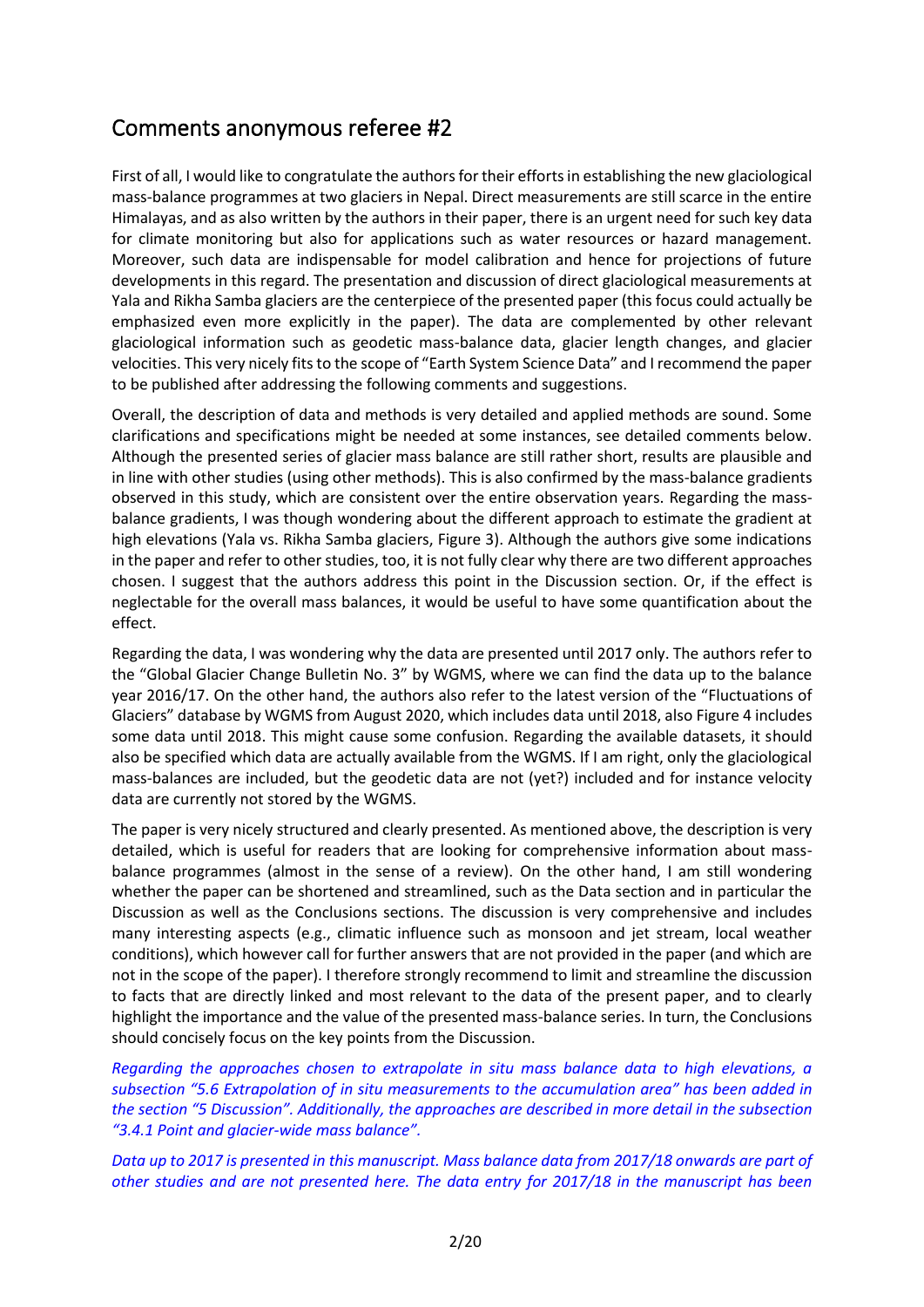*deleted. In the abstract and in the last paragraph of the introduction, the data submitted to the FoG is now specified. The authors submitted glacier data to the WGMS since 2012, including geodetic and glaciological mass balance data and glacier length change data, which are integrated in the newest version of the FoG database.*

*Parts of the section "3 Data and methods" have been shortened, few have been extended in order to address the referees' comments. The sections "5 Discussion" and "6 Conclusions" have been restructured and streamlined. In the study region the data basis (e.g. DEMs, maps, survey base stations) has varying quality and the environmental setting is challenging. Some of the resulting issues and challenges have been addressed in the manuscript because they impact the monitoring programmes and data collection. The mass balance is directly influenced by the climate and we considered it relevant to address how the weather and climate may impact the mass balance.* 

More specific comments and suggestions are as follows:

Line 9: Should be formulated more precisely, because "essential variable" might be associated with the ECV Glacier according to GCOS/WMO terminology. Moreover, I would separate between the climate aspects (sensitive response of glaciers to climate change) and applications of the data, such as for runoff modelling.

#### *"essential" replaced by "important"*

*Sentence rephrased: "The glacier mass balance is an important variable to describe the climate system, and is used for various applications like water resource management or runoff modelling. The direct or glaciological and the geodetic method are the standard methods to quantify glacier mass changes, and both methods are an integral part of international glacier monitoring strategies."*

Line 11: This sentence could be deleted as you anyway state at the end of the abstract that the data are available from the WGMS. One might also ask if the main purpose was the ingestion of the data into the WGMS database (which is of course important but probably not the main motivation).

*Statement deleted about WGMS database, sentence rephrased and connected with following sentence: "Here we present the methods and data for glacier length changes and the directly measured annual mass balances for the first six mass-balance years for both glaciers."*

Line 14: It is not fully clear which series refers to the glaciological method and which one to the geodetic method. General comment regarding the dates: although it becomes mostly clear from the context, it could be helpful to specify the balance years for the glaciological measurements (e.g. 2011/12 to 2016/17). Otherwise the year could refer either to the start of the measurements or to the moment when the observation period is finished.

*Previous sentences rephrased and methods clarified: "Here we present the methods and data for glacier length changes and the directly measured annual mass balances for the first six mass-balance years for both glaciers. For Yala Glacier we additionally present the directly measured seasonal mass balance, and the mass balance from 2000 to 2012 analysed with the geodetic method."*

*Mass balance years have been changed to the format using the start and end year. The original notation using only a single year is based on the definition of "year" by Cogely et al., 2011, p 99: "… The practice when brevity is desirable, regardless of hemisphere, is to identify the hydrological year, mass-balance year or measurement year by the calendar year in which it ends. For example the massbalance year 2000 began in calendar year 1999 and ended in calendar year 2000." The WGMS uses this notation in the FoG database.*

Line 15: cumulative mass loss *→ corrected*

Line 16: missing verb *→ corrected*

Line 18: logically not clear, the mass balance of Yala is compared to the mass balance of another glacier. The same also applies to line 19.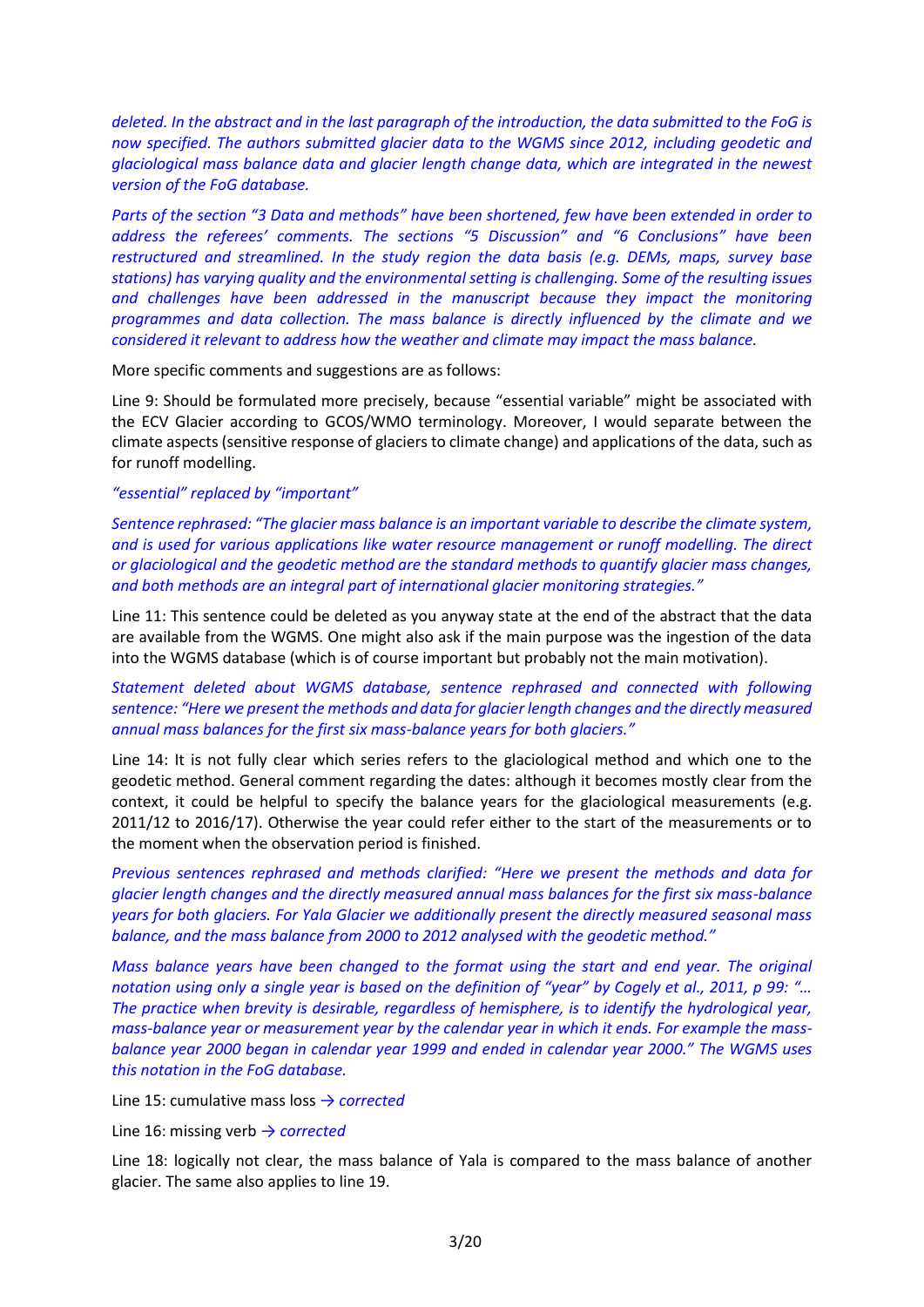*Sentence revised: "Compared to regional mean geodetic mass-balances rates in the Nepalese Himalaya, the mean mass-balance rate of Rikha Samba Glacier is in a similar range, and the mean mass-balance rate of Yala Glacier is more negative because of the small and low-lying accumulation area. During the study period, a change of Yala Glacier's surface topography has been observed with glacier thinning and downwasting."*

Lines 18-20: Was this really investigated in the present paper? Some aspects are discussed but there are many other aspects that could be considered, and given the fact that there are only very few other glaciological mass-balance series available, I would be careful with such general or relative statements (such as "mostly because of. . ." or attribution to "low-lying" areas etc.).

*The sentence has been revised (see comment above). Yes, in the discussion the mass balances of Yala and Rikha Samba Glacier have been compared to regional geodetic mass balances. In the restructured section "5 Discussion", subsection "5.4 Bias by small low-lying glaciers" addresses now the role of Yala glaciers low-lying and small accumulation area and related bias compared to mean geodetic massbalance rates in the region.*

Line 23: Specify that the glaciological mass-balance datasets are available.

*Available data specified: "The data of the annual and seasonal mass balances, point mass balance, geodetic mass balance and length changes are accessible from WGMS (2021)"*

*For clarification, besides general information (sheets A, B) and glaciologically measured mass balances (sheets E and EE), also point mass balance (sheet EEE), length changes (sheet C) and geodetic balance (sheet D) have been submitted. In February 2021, additionally the seasonal mass balance (EE, EEE) as well as the corrected mass balance from 2017 (shifted elevations and resulting mass balances corrected) have been submitted.*

Lines 28/29: This is a bit too simplified and could be further explained: the glaciological method is indeed a key in international monitoring strategies and is needed for model calibration etc., but for global sea-level rise, the largest ice masses measured by satellite remote sensing are contributing most. Moreover, you could specify what kind of local hazards you refer to.

*Sentence clarified and reworded: "The glacier mass balance is one of the seven headline indicators for global climate monitoring (Trewin et al., 2021) and one of the products of the ECV glacier, besides area and glacier thickness changes (GCOS, 2016). Mass-balance monitoring with the glaciological method is an integral part of international glacier monitoring strategies (Haeberli et al., 2007; Trewin et al. 2021). The glacier mass balance is relevant in various regards, such as climate indicator, for glacier process understanding, the hydrological cycle and modelling, hazards and contribution to sea level rise."*

Line 30: input variable *→ "input" replaces "important"*

Line 30: water availability and the change in its availability

*Sentence revised: "As an input variable the mass balance is used to model the water availability and its change, and runoff scenarios for glacierized catchments and downstream livelihoods and ecosystems (Huss and Hock, 2018; Immerzeel et al., 2012; Kaser et al., 2010)."*

Line 34: or: "in support of the United Nations Framework. . ." *→ adjusted*

Lines 32-35: 1-2 key references should be given here

*References added: "IGOS, 2007; WGMS, 2020b"*

Line 37: still involve *→ corrected*

Line 44: Some studies have focused (?) *→ corrected*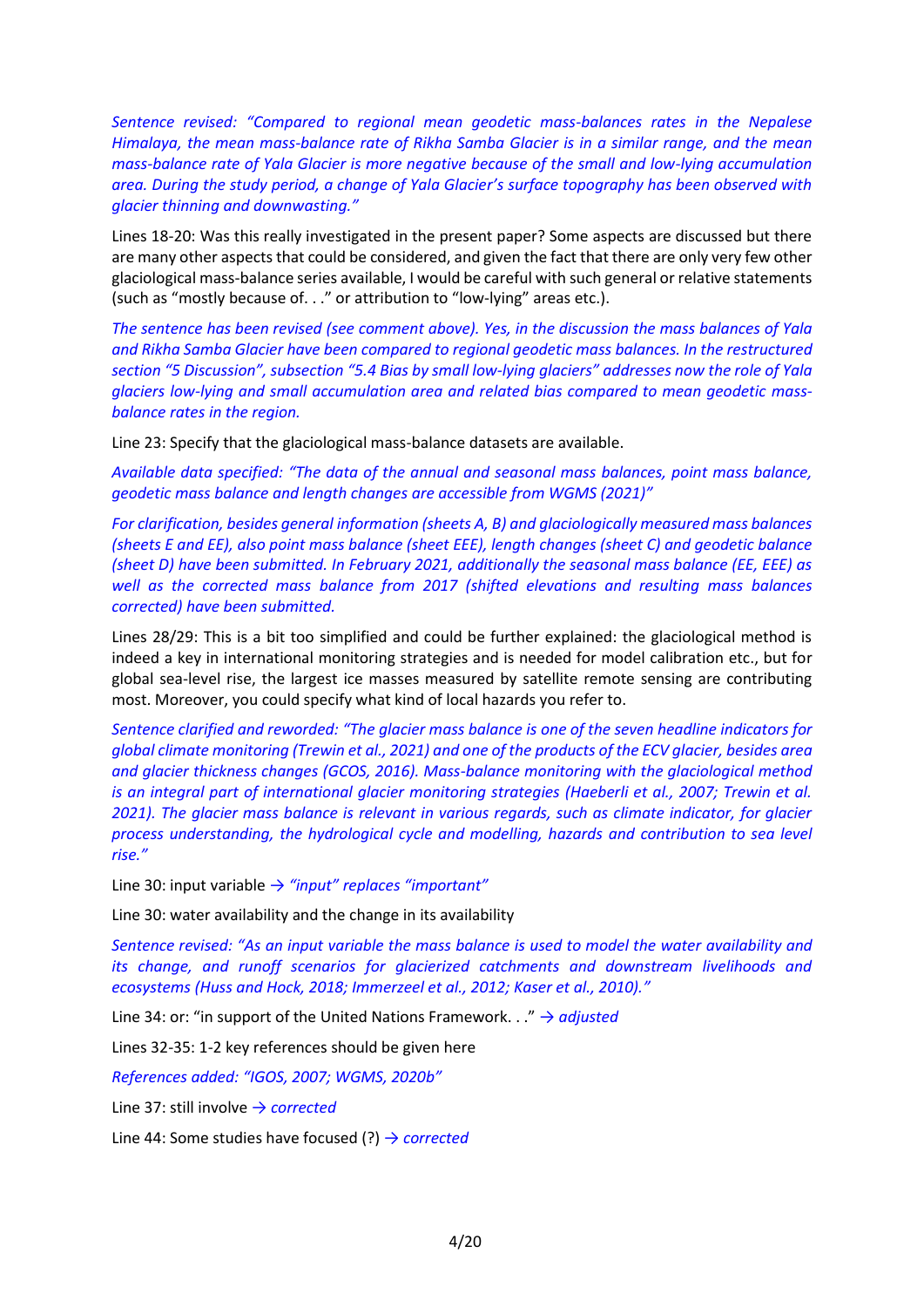Line 45: Not fully clear, did these studies only address the lower parts of the glaciers (where there is debris cover)?

*Sentence clarified: "Some studies focused on ablation and runoff on a high spatial and temporal resolution on clean and debris covered glaciers (Litt et al., 2019; Pratap et al., 2019; Pratap et al., 2015; Immerzeel et al., 2014; Fujita and Sakai, 2014), but rarely measured precipitation and snow accumulation in high altitudes due to challenges such as harsh conditions for precipitation measurements or difficult access to the accumulation zone."*

Line 51: the longest series . . . is found (?) *→ verb corrected "is found" instead "are found"*

Line 51/52: with measurements since 2002 *→ corrected*

Line 52: why partly?

*Rephrased, "partly with ongoing monitoring" deleted: "Other investigated glaciers in the Indian Himalaya are for example Dokriani, Gara, Gor Garang, Naradu, Neh Nar, Shaune Garang and Tipra Bank (Dobhal et al., 2008; Vincent et al., 2013; Pratap et al., 2015; Azam et al. 2018; WGMS, 2020a)."*

*Background: Uncertain status regarding continuation of monitoring programmes. Dokriani Glacier likely continuation, for other listed programmes no evidence for continuation found.*

Line 55: are glaciological mass-balance records available for both periods?

*Sentence revised: "In the Chinese Himalaya, geodetic mass-balance data measured with differential global navigation satellite system (dGNSS) surveys are available from 1991 to 1993 and 2007 to 2010 for Kangwure Glacier, north of Mt Shisha Pangma and Langtang Valley, and from 2006 to 2010 on Naimona 'Nyi Glacier, in an upper tributary of the Ganges (Liu et al. 1996; Tian et al., 2014; WGMS, 2020a). Additionally, glaciological mass-balance data are available for Kangwure Glacier from 1991 to 1993, and Naimona 'Nyi Glacier from 2006 to 2010."*

*The term dGPS has been replaced by dGNSS in the entire manuscript. The term dGNSS is mentioned here the first time and the abbreviation is written out. For readability, the above-underlined phrase was used instead of "…the differential global navigation satellite system (dGNSS) mass balance data…".*

Line 57: What do you mean with in situ geodetic mass balance measurements?

*Sentence revised: "Glaciological and dGNSS mass balance measurements ..."*

*The geodetic method is used to determine the volume balance of a glacier based on glacier surface elevation changes (Cogley et al., 2011). Currently, dGNSS is the most common method to measure the glacier surface elevation in situ.* 

Line 60: rather point mass-balance measurements than index measurements *→ corrected*

Line 62: check tense: have these measurements been continued until today?

*Measurements continue, e.g. Yala in 2009, 2012, on Rikha Samba approx. in 2010, 2019.*

Line 63: 1970s, 1980s *→ corrected, entire manuscript checked and corrected*

Line 65: I suggest writing Pokhalde and Changri Nup Glaciers (in plural), to make clear that you refer to two different glaciers. The same spelling should be used throughout the entire paper, incl. Yala and Rikha Samba Glaciers – I leave it to the authors what they prefer. *→ done*

Line 67: you could specify what they calibrated against. Geodetic mass-balance data?

*Sentence rephrased and information specified: "Wagnon et al. (2020) reanalysed the mass-balance data of Mera Glacier by using geodetic mass balances to calibrate the glaciological measurements from 2007 to 2019."*

Line 68: what do you mean with in situ surface surveys?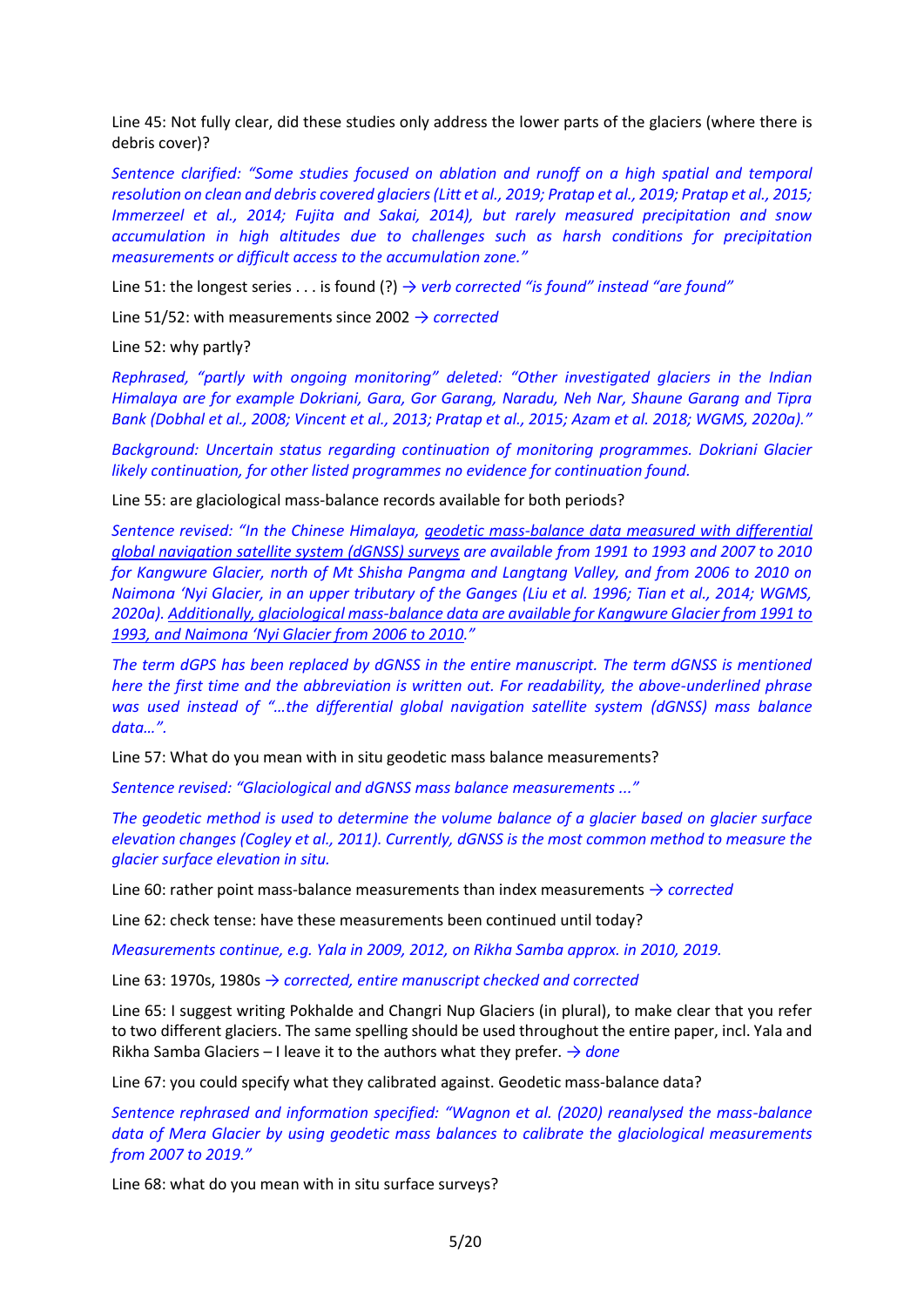*«or in situ surface surveys» deleted*

*Currently, dGNSS surveys are the most common method to survey a surface in situ.*

Line 69: where exactly was this applied?

*"or in situ surface surveys" deleted*

*Fujita and Nuimura (2011) conducted in situ surface surveys with theodolite and dGNSS zigzag lines on Rikha Samba, Yala and AX010 glaciers. In Bhutan, Tshering and Fujita (2016) used dGNSS to repeatedly surveyed the surface of Gangju La Glacier with a dense zigzag pattern. Other researchers conducted repeated surveys along profile lines and transects (e.g. Wagnon et al., 2020).*

Line 78: What was the glacier selected for? *→ Specified: "for the Himalayan Glacier Boring Project"*

Line 79: or: it offered / enabled easy access

*corrected "offered" instead "had"*

*Sentence revised: "Yala Glacier was selected for the Himalayan Glacier Boring Project based on a GEN reconnaissance flight in Langtang Valley because it was the only one without debris cover and offered easy access to the glacier and the accumulation area (Watanabe et al., 1984)."*

Line 80: what do you mean with glacier processes?

*Sentence revised: "Comprehensive studies were carried out with a wide range of measurements in the field of glaciology, meteorology and geomorphology (e.g. Murakami et al., 1989; Ono, 1985; Yokohama, 1984)."*

*Background: Japanese scientists and partners conducted research in various parts of Nepal, including the Langtang Valley and the Hidden Valley. Many articles are published on glaciological and related research. The research is comprehensive and on a wide range of topics and for Yala and Rikha Samba Glacier dozens of articles are available. The literature review here aims at giving a glimpse of the work done with a focus on the two glaciers. Work by Japanese researchers relevant for this manuscript are discussed in more detail at other places (totally >30 articles by Japanese scientists cited).* 

Line 82: delete the comma (last character in line) *→ corrected*

Line 87: documented *→ "document" replaced by "assessed"*

Line 87: "for Langtang valley": did they also observe other glaciers in the valley?

*Yes. Sentence revised: "Various studies assessed historic and recent glacier fluctuations at Yala Glacier and in the Langtang Valley" (e.g. Shiraiwa and Watanabe, 1991; Ono, 1985; Yamada et al., 1992; Kappenberger et al., 1993).*

Line 90/91: "highlights the importance of. . .": you could elaborate a bit more on this very important aspect.

*The precipitation seasonality is addressed in the section "2.2 Climate" and further discussed in the section "5 Discussion", subsection "5.5 Interannual variability of winter precipitation and long-term trends of accumulation"*

Line 92: Cogley et al. 2011?

*The reference is correctly cited: Cogley et al. Tracking the source of glacier misinformation, Science, 327(5965), 522, https://doi.org/10.1126/science.327.5965.522-a, 2010.*

Lines 93ff: Here I am wondering about the structure: after a rather long introduction, the motivation of the present study is given here again (compare with second paragraph of the Introduction), which leads to some redundancy. Moreover, you refer to the motivation of establishing a sustainable and long-term mass balance programme. This is a very important aspect; however, the paper is about the mass-balance data themselves and not about the monitoring strategy behind. This should be clarified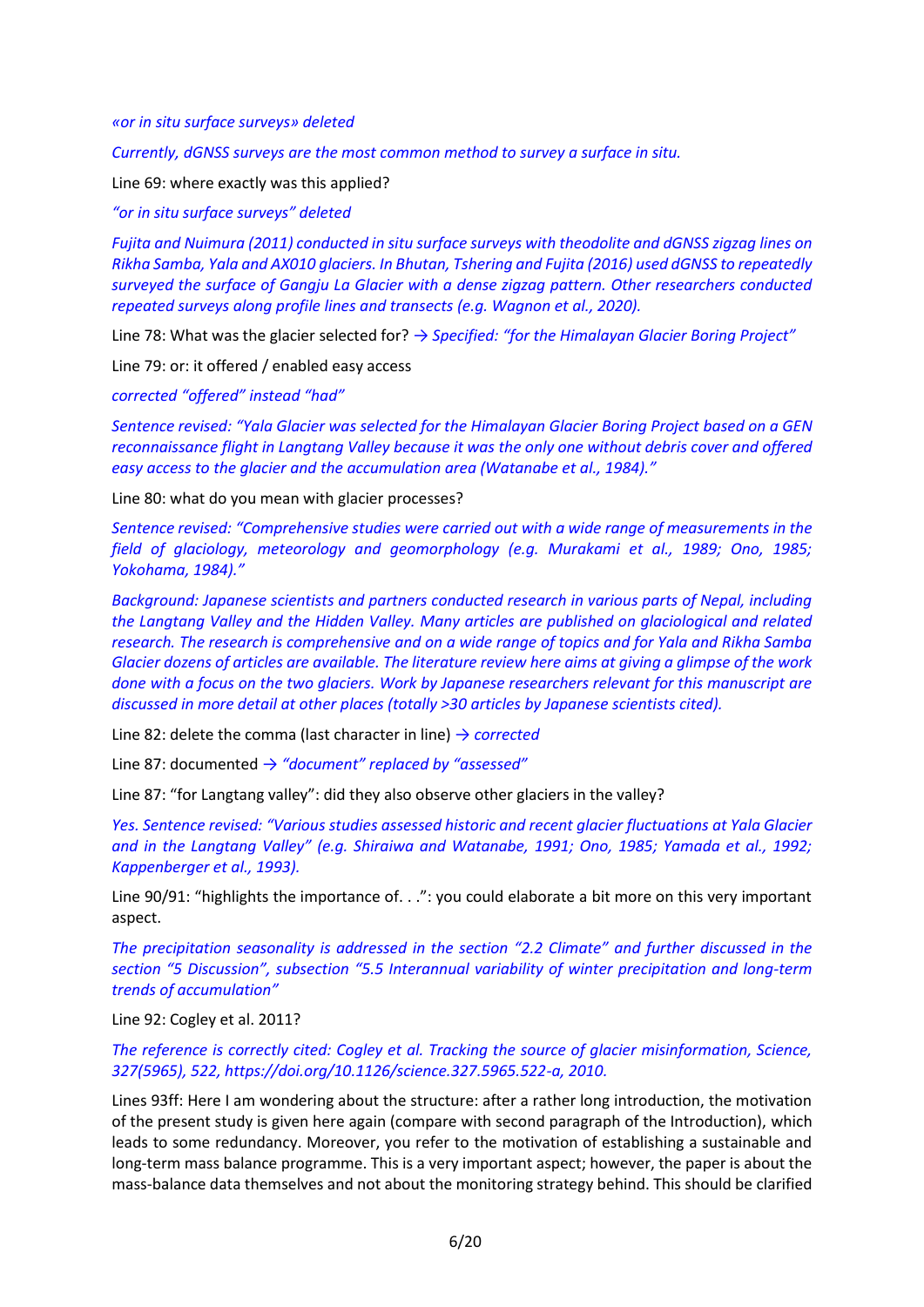here. In the same paragraph, you mention the training of students and professional; another key aspect in maintaining the monitoring programme on the long-term, however, the paper does not deal with this aspect either. These aspects could be given at the end of the Conclusions in the sense of an outlook.

*The paragraph has been reworded and restructured. To eliminate redundancy, the first two sentences or the original paragraph were shifted to the second paragraph of the "Introduction" section, and the third and fourth sentence were deleted. The paragraph on the motivation to establish long-term massbalance programmes has been revised and the background and context for the glacier monitoring programmes is given instead. The glacier monitoring programmes of Yala and Rikha Samba glaciers are influenced by strategic decisions for the benefit of long-term sustainable measurements. The measurements on Yala Glacier were an integral part of the training activities. The field campaigns had to accommodate with the training requirements, which had an impact on glacier monitoring. From 2011 to 2017 about 50 trainees from various cultural backgrounds and countries participated in 9 trainings in an extreme high-altitude environment. Glacier monitoring campaigns with main focus on scientific measurements can be managed more efficiently and flexible regarding measurements. E.g. the extent of measurement, or the dates of the data collection are partly influenced by the trainings (section "3.1 Data collection": in autumn expeditions starts approx. 1 week after the last festival finished).*

*The restructured and revised paragraph now reads: "In 2011 the HKH-Cryosphere Monitoring Project was initiated in Nepal by ICIMOD, and its partners the Department of Hydrology and Meteorology of the Government of Nepal, Kathmandu University and Tribhuvan University. The project goal was to improve the knowledge and understanding of the cryosphere in relation to climate change and impact on water resources in the HKH region and capacity building. Within this framework mass-balance monitoring programmes were established on Yala and Rikha Samba glaciers. An integral part of the project were trainings every year on the easily accessible Yala Glacier for a few dozens of students and professionals from the Himalayan countries, on one hand to build capacity for sustainable and consistent measurements, and on the other hand to promote the development of further mass-balance programmes in other parts of the HKH Region. Students from Kathmandu University utilized preliminary mass-balance data for their Master theses (Baral et al., 2014; Gurung et al., 2016; Acharya and Kayastha, 2019)."*

Line 96: Add break and start new paragraph with the main objective.

*Obsolete after revisions, see comments for 93ff.*

Line 102: Master theses *→ corrected*

Line 104: The focus is not only on Yala glacier.

*Rephrased: "Here we focus on the mass balance of Yala and Rikha Samba glaciers".*

Line 104: seasonal? Bi-annual could be interpreted ambiguously (twice a year or every two years).

*Sentence rephrased: "At Yala Glacier we measured the mass balance twice a year in the field from 2011 to 2017, with remote sensing from 2000 to 2017, and assessed glacier length changes from 1974 to 2016."*

Line 107: For general clarification, I would just refer to the latest version of the database.

*Sentence revised: "The methods are documented for these measurements and data submitted to the WGMS Fluctuations of Glaciers (FoG) database (WGMS, 2021), and other supporting data beyond the scope of the WGMS FoG database."*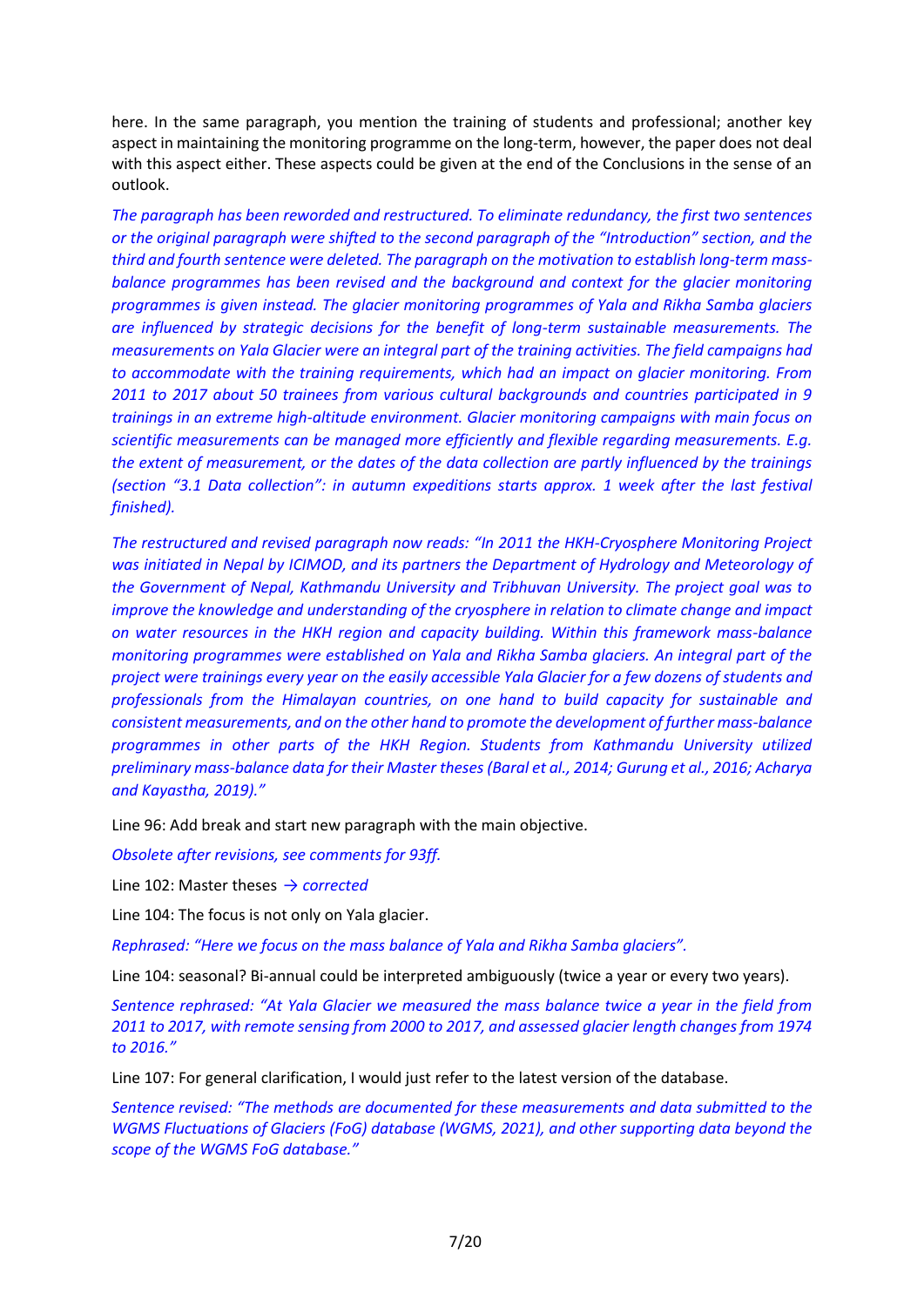Line 109: The questions is also whether the experiences are applicable to other remote areas, too. A short notice in the Discussion or as an outlook at the end could be useful. *→ Sentence deleted*

Line 112: Altitude range of Yala glacier?

*This is an introductory paragraph. More details including the altitude range are provided in section "2.2 Yala and Rikha Samba glaciers", and in Table 1.*

Line 114/115: What kind of data is already available for Yala glacier, and what do you mean with long gaps?

*Sentence deleted; brief literature review already provided in the introduction. Statement about "long gaps" is irrelevant for mass balance research.*

Line 116: mass-balance monitoring programmes?

*Sentence modified and integrated in section "Introduction"*

Line 120, Figure 1: In the overview map, include the name Nepal. As you refer to the different rivers in the text, it could be useful to show them also in the map (I leave this up to the authors how much effort they want to put into the overview map). Regarding the glacier maps, I am though wondering whether the stake locations also include snow pits? For Yala glacier, I am also wondering why there are no stakes in the upper part of the glacier (i.e. in the northern half of the glacier). Is the area too steep or inaccessible? Are the contour lines from the DEM from 2012 for both glaciers? The hill-shaded DEM seems to apply to Yala, the background for Rikha Samba is an ortho image?

#### *The maps and caption were revised:*

*Both glacier maps:* 

- *Legends: Labelled "measurement sites" instead "stakes" because also snow measurements were taken if snow was present.*
- *Maps: Measurements sites labelled.*
- *Contour lines visibility improved*

#### *Yala Glacier:*

- *The adjacent glaciers from the ICIMOD glacier inventory (modified) were added to give the context of Yala Glacier (please also see comment for Line 142).*
- *In the northern part of Yala Glacier no stakes were installed because the area is inaccessible due to ice cliffs and steep slopes, which has been clarified in the text (comment Line 225).*

#### *Overview map:*

• *The Himalayan range, rivers and glacier area are shown, including the investigated glaciers and other glaciers mentioned in the discussion. Country boundaries are removed to adhere to the journal's guidelines.*

*Caption revised: "Figure 1: The study sites Rikha Samba and Yala glaciers showing the measurement sites and their location in the Himalayas. At all measurements sites stakes were installed. Snow pits were dug at the top stakes and at selected lower stakes provided snow was present. (a) For Rikha Samba Glacier RapidEye orthoimages from April 2010 were used for the background image and glacier outlines. The contour lines are derived from the SRTM-3 DEM. (b) For Yala Glacier GeoEye-1 orthoimages from January 2012 were used for the background image and in combination with dGNSS*  data for the glacier outlines. The contour lines are derived from the DEM2012 generated from the *GeoEye-1 stereo images. (c) The overview map shows the location of the two investigated glaciers and other glaciers mentioned in the discussion section. The glacier inventory is from ICIMOD (Bajracharya et al., 2014)."*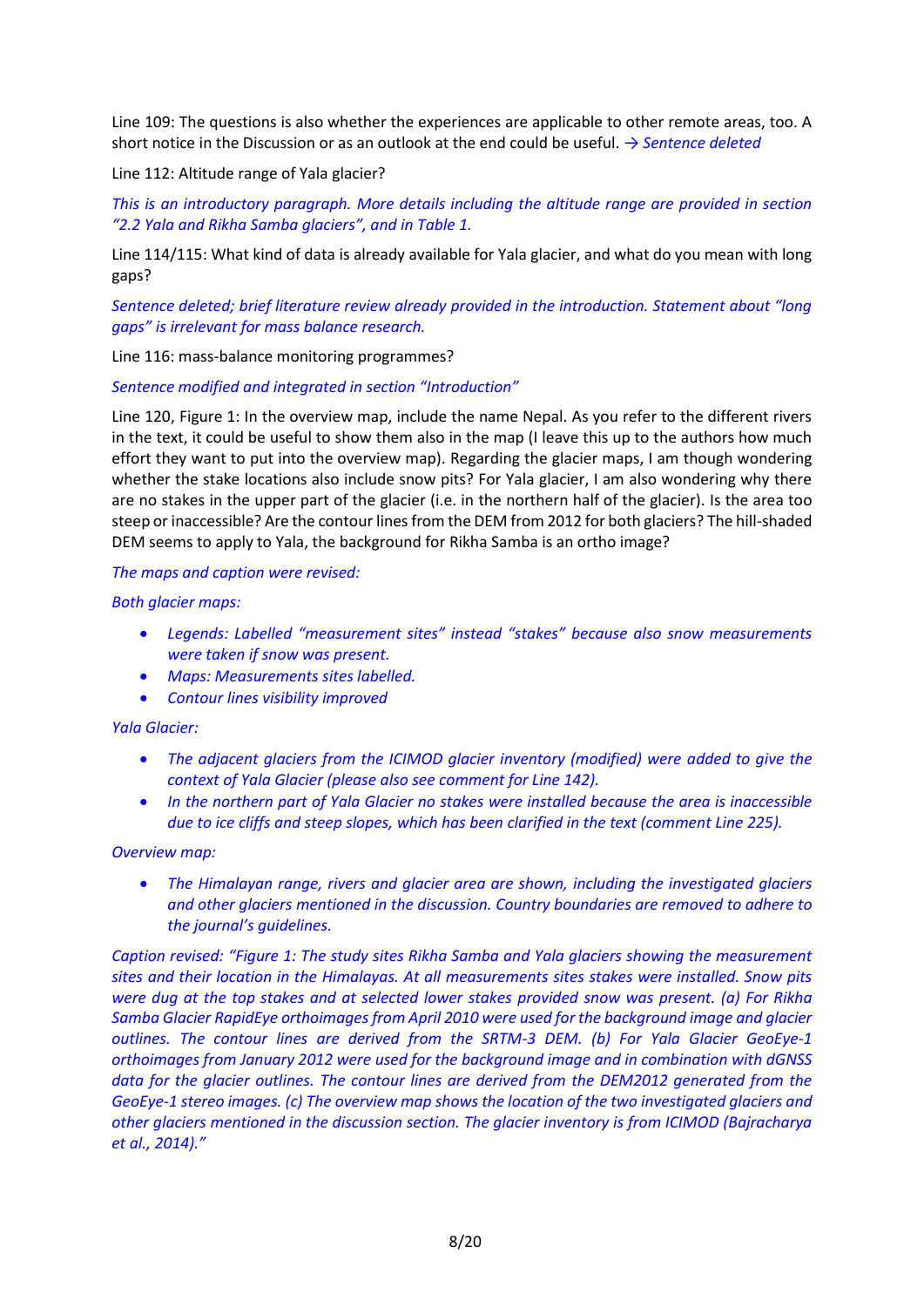Table 1: Order of characteristics? Glacier locations could be placed first; glacier type information rather below

*Table reorganized: "Mass balance information", "ELA0" and "AAR0" shifted to the end. "Average slope" added. "Glacier type" mentioned after "Climate" because it's directly related. In the caption added: "The balanced-budget equilibrium line altitude and accumulation area ration are denoted as ELA<sup>0</sup> and AAR0." (cf. Cogley et al., 2011)* 

Line 142: not clear: if the glacier extents further to north-west, why is this area not included in the analyses? Also, not clear: how can the glacier be separated along the flowline? What do you mean exactly?

*Sentence rephrased to clarify terrain, please also note the revised Figure 1: "The ice body extends further to north-west on a similar elevation range, with steep slopes, ice cliffs and rockfall areas. For the mass-balance analyses, Yala Glacier's drainage basin was separated from the adjacent ice body along the flowline."*

*In subsection "3.4.2 Glacier area and length" the methods is briefly explained: "On the north-west side, the glacier's drainage basin has been separated from the adjacent ice body along the flowline, using flow vectors drawn perpendicular to the contour lines derived from the DEM2012 (Cuffey and Paterson, 2010)."*

*Reference added: Cuffey, K. M. and Paterson, W. S. B.: The Physics of Glaciers, 4th ed. Butterworth-Heinemann/Elsevier, Oxford, 2010.*

Line 144: Do the 5% of the area also include the ice cliffs or only the steep slopes? What is the influence of the ice cliffs? (it is addressed in the Discussion, maybe add make a short separate section there, because it is a special feature).

*Sentence revised: "The glacier faces mainly southwest and the average slope is 25°. Numerous ice cliffs and steep slopes are distributed over the glacier area, but mainly in the northern part of the glacier."*

*The influence of the ice cliffs and steep slopes is now addressed in the section "5 Discussion",subsection "5.1.4 Steep slopes and ice cliffs". Knowledge about the influence of ice cliffs on the mass balance of clean glaciers is limited, mainly to glaciers from low and high latitudes (e.g. Kilimanjaro, Antarctica). The influence of ice cliffs has been studied in the Himalayas on debris covered glaciers, which is less meaningful for clean glaciers.*

*We analysed the slope angles and slope heights that can be represented by DEMs of various resolutions. We found that with a DEM of 30 m resolution, slopes can only be represented if steep slopes have a defined minimum slope height. The original statement that "slopes steeper than 50° only cover 5 % of the glacier area" is only valid for slope heights larger than 35 m. Smaller and steeper slopes are not represented in a DEM of 30 m resolution. Therefore, the statement has been deleted. In the Supplement section S4, the issue related to the representation of steep slopes in DEMs are addressed.*

Line 146: based on radar or other measurements?

*Revised: "measured by ground penetrating radar (GPR)" added* 

Line 148: if rockfall covered parts of the glacier, why is it outside the defined outlines?

*Sentence revised: "In the 2015 Nepal earthquake, rockfall covered parts of the ice body, which are next to the defined outlines of Yala Glacier."*

*The revised Figure 1 and first paragraph contribute to the clarification of this sentence (please see comment L 142).*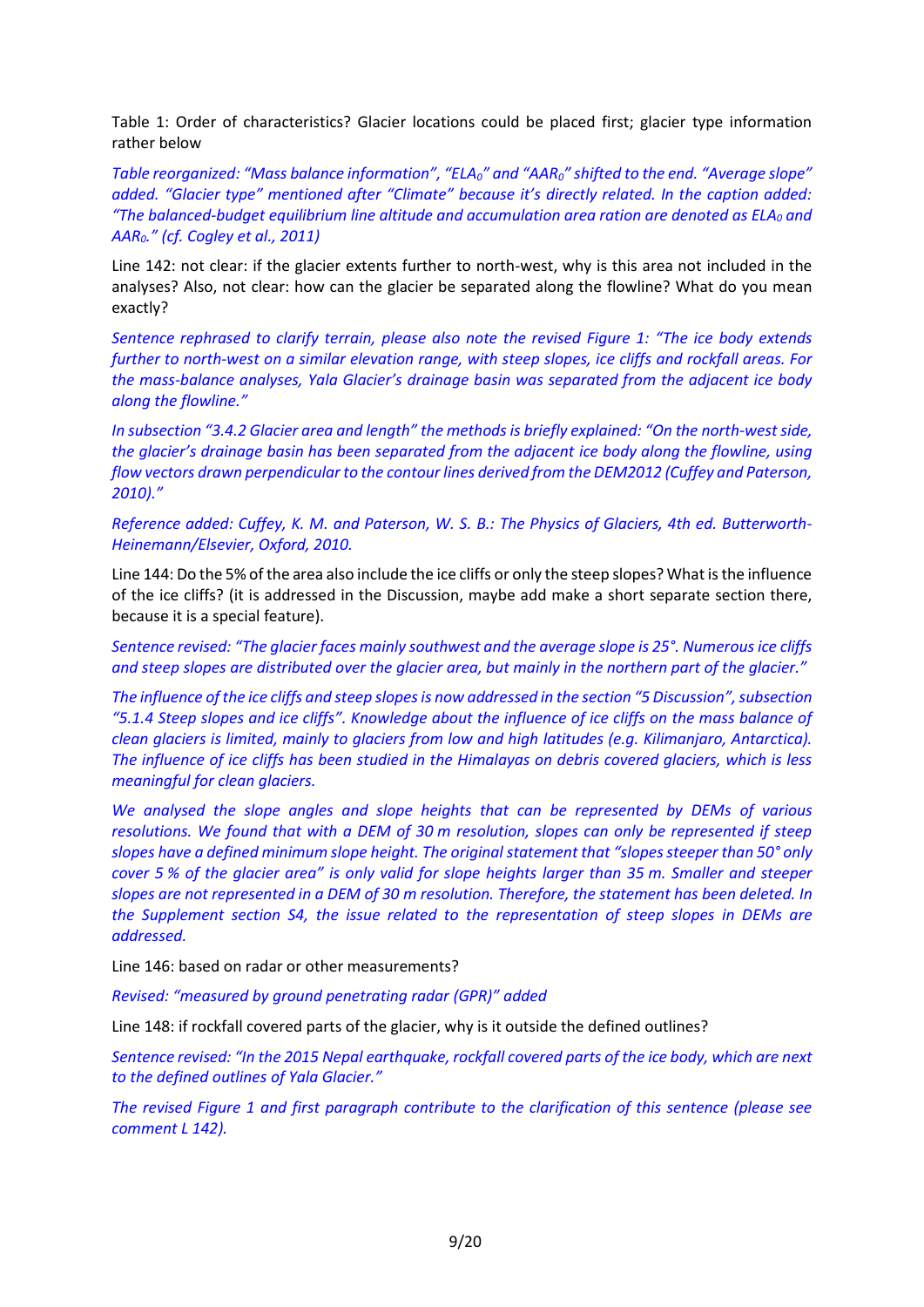Line 148/149: this transition zone from debris-covered ice to buried ice (dead ice?) and permafrost ground with ice should be shown on the map. And, how is a clear delineation of the glacier margin possible? Does this situation influence the massbalance observations?

*Sentences revised: "In the 2015 Nepal earthquake, rockfall covered parts of the ice body, which is next to the defined outlines of Yala Glacier. In these parts we find a transition from debris-covered glacier to possible permafrost with refrozen meltwater and buried ice."*

*Background: In a large area, in the vicinity of Yala Glacier a lot of ice of various appearance was observed between big boulders and debris. There is a transition of ice from obviously debris-covered glacier, glacier ice buried by rockfall and refrozen meltwater. However, in large parts the genesis of the ice is unclear. The occurrence of permafrost is very likely. Mapping such a transition zone (e.g. with geoelectrical measurements) was outside the scope our work.* 

*Consequently, in the transition zone it is impossible to clearly delineated the glacier margin, which is a common problem. However, the adjacent terminus of Yala Glacier is not affected and the transition zone does not influence the glacier mass balance in this study because the area is outside of Yala Glacier's outlines.*

*Such ice transition zones can be observed near many other glaciers, and new ones will form with the continuous glacier retreat. The ice transition zone explain some of the difficulties to map the glacier area in the vicinity of Yala Glacier. At some locations this will influence the glacier mass balance, and in particular geodetic mass balance calculations that rely on glacier inventories. These are relevant aspects and the reason to mention the transition zone in this article, although there is no influence on our mass balance calculations of Yala Glacier.* 

Line 149: Add a break and start new paragraph. *→ corrected*

Line 150: Earth's *→ deleted*

Line 150: the largest landslide so far documented (?)

*corrected: "Yala Glacier sits on a gneiss bedrock shelf, which forms part of the base from which a large landslide slipped (Weidinger et al., 2002, Takagi et al., 2007)."*

Line 152: ka *→ corrected*

Line 153: What do you mean with high glaciation? Glaciation during the ice age(s) or glacier coverage until today. *→ "recent high glaciation" corrected to "recent glaciation"*

Line 155: why possibly? From your own field experience, you can maybe directly assess the local meteorological conditions?

*Revised: "possibly" replaced by "probably" (see also next comment)*

*Based on the topography and personal observations the statement is a reasonable assumption. To*  limited degree meteorological measurements are available between 4000 m and 5500 m a.s.l., but not *from above 6500 m a.s.l. on top of the mountain ranges.*

Lines 154-162: Move the aspects about the climate to the next section.

*Sentence rephrased and part of the information shifted to section "2.2 Climate": "The landslide left behind an open topography, with Yala Glacier located within and sheltered by the surrounding high mountains of the Langtang range (>6500 m a.s.l.)."*

Line 162: compared to Yala glacier? *→ sentence deleted*

Line 169: is sparse *→ corrected*

Line 173: "received": check tense *→ past tense, referring to reanalysis data from 1957–2002*

Line 175: the meteo stations you refer to could be added to the map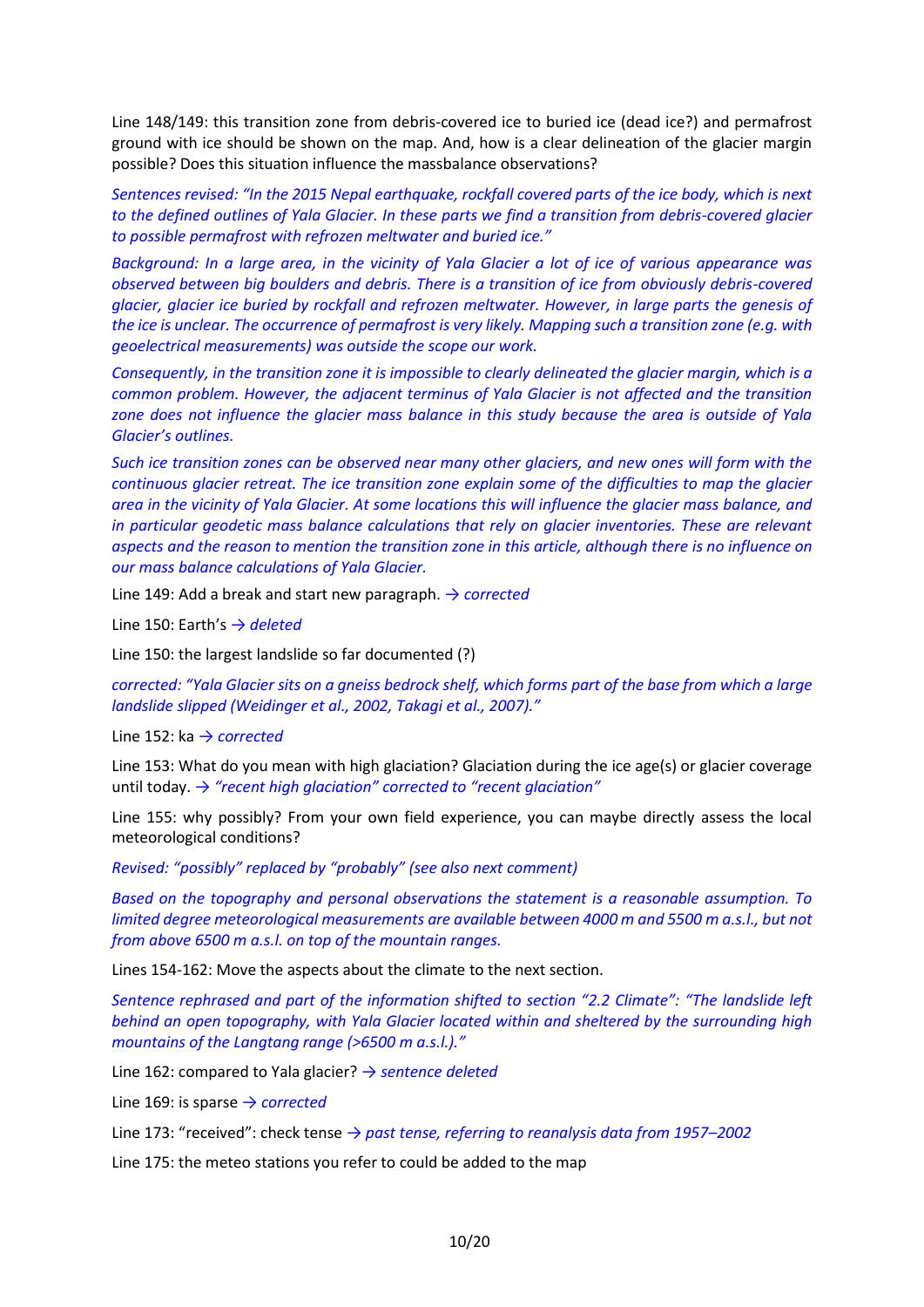*AWSs at Yala Glacier are shown in Fig. 1. Other stations are outside the map boundaries.* 

Line 177: rather mean annual precipitation (also line 181) *→ corrected*

Line 178: start new paragraph for Rikha Samba glacier

In this section, the topics of the paragraphs are the general setting, precipitation, temperature, *cloudiness, and wind. The paragraphs were kept as they were.*

Line 189/190: not clear: what do you mean here? How is it indicated? From the observed radiation?

*Sentence revised: "The sky in the Nepal Himalaya is generally clear in the post-monsoon and winter season (Fujita et al., 2001)." "as indicated by the incoming solar radiation" deleted.*

Lines 189-200 and entire sub-chapter 2: Regarding the overall structure, I suggest to bring first the more general facts about the setting incl. climate, and then specifically address the two glaciers.

*The structure of the section "2.2 Climate" is the general setting, precipitation, temperature, cloudiness, and wind. Each paragraph is introduced by indicating the climatic parameter addressed. The paragraph on precipitation has been improved by adding a better introductory sentence: "Precipitation has been analysed for the Langtang Valley and Rikha Samba Glacier based on reanalysis data and field measurements (Immerzeel et al., 2012; Racoviteanu et al., 2013; Fujita et al., 2001)."*

Line 199/200: does this apply in general or especially at Yala glacier?

*Sentence revised: "During monsoon from June to September the wind speeds at both glaciers are lower with a smaller variability."*

Line 200: wind speeds *→ corrected*

Line 202: was monitored *→ corrected*

Line 202: rather write "from autumn 2011 to. . ."

*This is an introductory paragraph for the following sections and the sentence is kept as it is. Details about the measurements follow below.*

Line 206: avoid abbreviation and "biannually"

*"HKH-CMP" deleted; the project is now introduced in the section "1 Introduction"*

*"Biannually" replaced by "twice a year"*

Line 207: measurements *→ corrected*

Line 218: stakes *→ corrected*

Line 219/220: unclear, should be further explained. Also, in line 221/222 you refer to ablation and accumulation occurring during the same time. For a better general understanding of the seasonal mass-balance evolution at the glaciers, it would be useful to have (1) a general statement about potential accumulation/ablation seasons and (2) how this affects the mass-balance measurements (and (3) how mass-balance measurements are performed in practice).

*In the section "Study area and climatic setting" in Table 1, it is stated that Yala and Rikha Samba glaciers are summer-accumulation type glaciers in a monsoon climate. In the introductory paragraph about the study area, sentences have now been added specifying the main characteristics of summeraccumulation type glaciers, mentioning the main accumulation and ablation seasons. The first paragraph in section "3.1.1 In situ mass balance measurements" has been modified. Many readers might be unfamiliar with summer-accumulation type glaciers and the related measurements. A brief description of summer-accumulation type glaciers, how it affects the mass balance measurements and how measurements are performed in practice is now provided in section S1 of the Supplement.*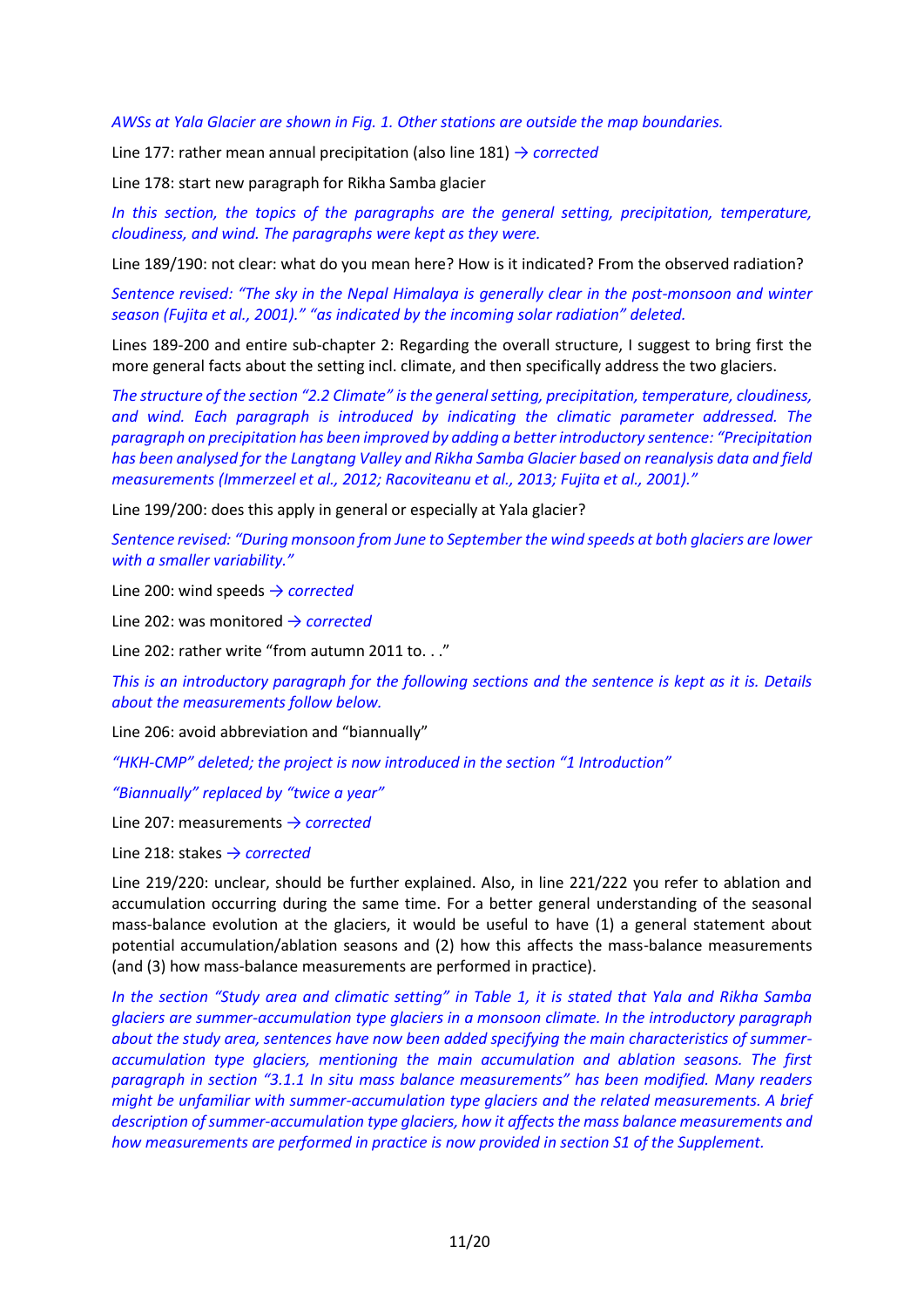*The introductory sentence about the study area now reads: "Both glaciers are summer-accumulation type glaciers (Ageta and Higuchi, 1984), which are characterized by an overlapping main accumulation and ablation season during the monsoon season (Fig. S1). A brief description of summer-accumulation type glaciers and mass-balance measurements is provided in the Supplement (section S1)."*

*The introductory paragraph for subsection "3.1.1 In situ mass balance" now reads: "The in situ mass balance was measured following Kaser et al. (2003), taking into consideration aspects in the ablation and accumulation area specific to summer-accumulation type glaciers (for details see Supplement, section S1). In the ablation area, the mass balance is measured with bamboo stakes. If snow is present, its depth is usually measured at each measurement site, and at selected stakes the snow density and profile are also recorded. In the accumulation area, snow pits are dug or cores taken, and the snow profile, depth and density recorded. Additionally, several snow probing measurements are taken. Bamboo stakes mainly mark the measurements sites, but in absence of snow pit data they are also used for the mass-balance calculation, in particular in the case of a negative mass balance. The snow pit measurements are only reliable if the previous measurement surface can be clearly identified, e.g. when marked with a sawdust layer. Difficulties arise in the accumulation area, if the cumulative ablation temporarily exceeds the cumulative accumulation during the measurement period (Fig. S2). The exceeding ablation is not represented in a snow pit measurement and likely impacts the sawdust layer. Stake readings are less reliable because the underlying snow and firn layers compact over time and may push or pull the stake up or down. "*

Line 221: can be clearly identified *→ corrected*

Line 225: why is the network stretched along one line? See also my comment regarding Figure 1.

*The Paragraph has been rephrased to clarify why no measurements were taken in some parts of the glacier: "On Yala Glacier, the measurements stretch along a line established in the past by Japanese researchers (Fujita et al., 1998). In the lower part a few stakes were initially added in a transect. Since the glacier has been shrinking, a second row of stakes was installed parallel to the original line in November 2016, in an attempt to maintain measurements also in future when the glacier retreats beyond the current stake locations. In the northern and highest parts of the glacier no measurements were taken because steep terrain, crevasses and ice cliffs make access difficult."*

Line 229/230: The effect of the ice cliffs and steep slopes should be placed in the Discussion.

*The sentence has been deleted and is addressed in the discussion.*

Line 234: Snow depths and snow pits incl. snow density. . .

*Sentence rephrased: "Snow depth was probed, and the density measured in snow pits, but sawdust was spread only during few occasions and found only once, making accumulation measurements challenging."*

Line 238: kg m-3 *→ corrected (paragraph deleted here but kept and corrected in section "4 Results")*

Line 240ff: This section is very detailed (too detailed). You could just directly refer to Table S1.

*The section has been shortened. It is common to provide technical details about dGNSS surveys (e.g. Wagnon et al., 2020; Tshering and Fujita, 2016).*

Line 245: at best? *→ "at worst" deleted*

Line 255: What are the velocity measurements used for?

*Glacier velocity data is supporting information for the interpretation of glacier data. It can give an indication about glacier dynamics and flow direction. As stated in the discussion chapter, the lowering ice velocities of Yala Glacier give an indication about the glacier's downwasting.* 

Line 258: Explain that "Schneider" is a particular map name (Arbeitsgemeinschaft für vergleichende Hochgebirgsforschung?)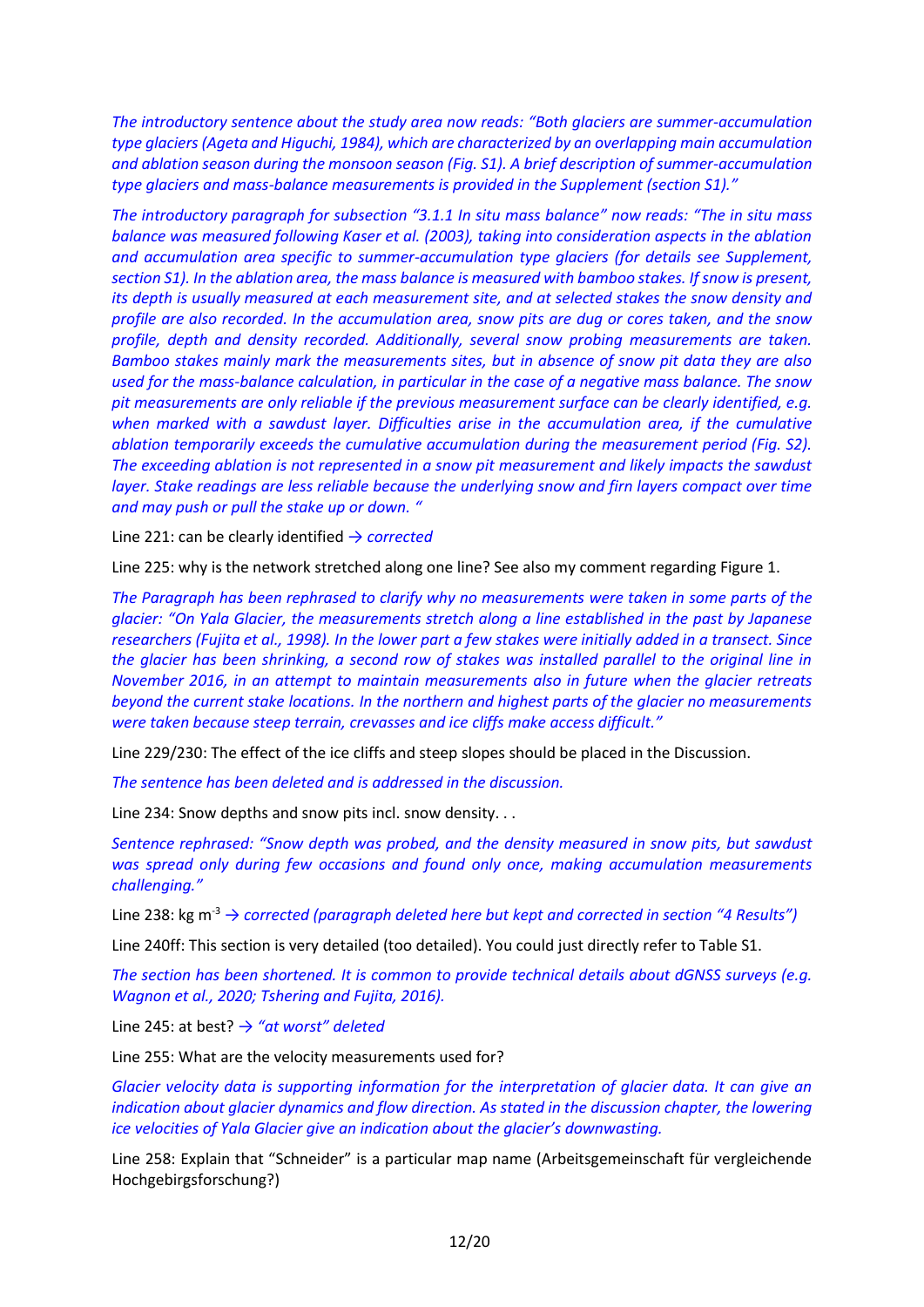*Sentence revised: "The maps include the Survey of India, the so-called Schneider and the Nepal topographical maps published in 1965,…" Additional information about the map is provided in Table S2.*

*Background: In Nepal, the "Alpenvereinskarte Langthang Himal Ost" is known as the "Schneider map". The map was published within the framework of the Alpenvereinskartographie by the Oesterreichischer Alpenverein (Austrian Alpine Club) in 1990. The "Arbeitsgemeinschaft für vergleichende Hochgebirgsforschung" was not involved, and published different maps.*

Section 3.2 is interesting to read but very detailed. Maybe some of the information could be placed in a table instead to shorten the section.

*The section has been revised and shortened, sentences have been deleted, or statements are expressed more concisely. The Tables S2 and S3 in the Supplement provide more detailed information about maps and satellites. The shortened section now reads:* 

*"For Yala Glacier, various maps were compared and evaluated for their suitability for area, volume and frontal change analysis. The maps include the Survey of India, the so-called Schneider and the Nepal topographical maps published in 1965, 1990 and 1995, the map by the Japanese Glaciological Expedition Nepal (GEN) map (Yokoyama, 1984) and glacier outlines from the ICIMOD glacier inventory of Nepal (Bajracharya et al., 2014; Table S2). The GEN map and glacier inventory data were used; however, despite good quality no other maps could be used because of transformation issues and inconsistencies. The GEN map is based on a ground photogrammetric field survey in 1981 (Yokoyama, 1984). The photo point was about 2 km from the glacier terminus in 1981 on a lower location; consequently, the exposing axis is almost parallel to the glacier surface. We found a distortion and mismatches at the ridge and at the south-east and north-west side of the glacier. We georeferenced the map with the GeoEye-1 orthoimage from 2012 to calculate the frontal variations but did not use it for area or geodetic mass-balance analyses.*

*Satellite images were used to delineate glacier outlines and termini of both glaciers, and to calculate the geodetic mass balance of Yala Glacier (Table S3). The SRTM-3 DEM (SRTM-3) is the third version of the DEM from the Shuttle Radar Topography Mission (SRTM) and is generated based on data from 2000. The spatial resolution is about 90 m, with an absolute vertical accuracy of ±16 m and a vertical reference to the WGS 84 EGM96 geoid (Rabus et al., 2003). The penetration of the SRTM C-band beam in snow, firn and glacier ice is an issue that results in a lower accuracy especially in the accumulation area (Kääb et al., 2012, Berthier et al., 2006). SRTM-3 was resampled to 30 m for the geodetic massbalance calculation of Yala Glacier. The SRTM-1 DEM was used for the mass-balance analysis of Rikha Samba Glacier. It is based on the SRTM-3 data from 2000 but was released with an improved resolution of about 30 m.* 

*The GeoEye-1 is a commercial high-resolution stereo satellite image with 0.5 m spatial and 8 bits per pixel radiometry resolutions. The stereoscopic images from 15 January 2012 were used to generate a DEM (DEM2012) for Yala Glacier to calculate the glacier-wide geodetic mass balance, and the orthoimage was used to delineate the outlines.*

*We used Landsat images for various purposes. A Landsat 8 image acquired on 18 November 2013 was used to collect horizontal reference (x, y) and the SRTM-3 for the vertical reference (z) for ground control points (GCP) to georeferenced the GeoEye-1 images, and tie points for DEM generation for Yala Glacier. A Landsat 7 Enhanced Thematic Mapper (ETM+) image from 2000 helped to identify the outlines of Yala Glacier for the geodetic mass balance and to analyse frontal variations. We analysed terminus changes of Rikha Samba Glacier using a Landsat 4, Landsat 7 ETM+ and two Landsat 5 Thematic Mapper (TM) images from the years 1989, 2001, 2006 and 2011, respectively. RapidEye images from 25 and 27 April 2010 were used to delineate the outlines of Rikha Samba Glacier.*

*A Hexagon KH-9 image from November 1974 was used for a frontal variation analysis of Yala Glacier. Other Hexagon images were found unsuitable for area and volume analysis because of void areas, or cloud and snow cover in the images at other times of the year. Additionally, it was difficult to delineate*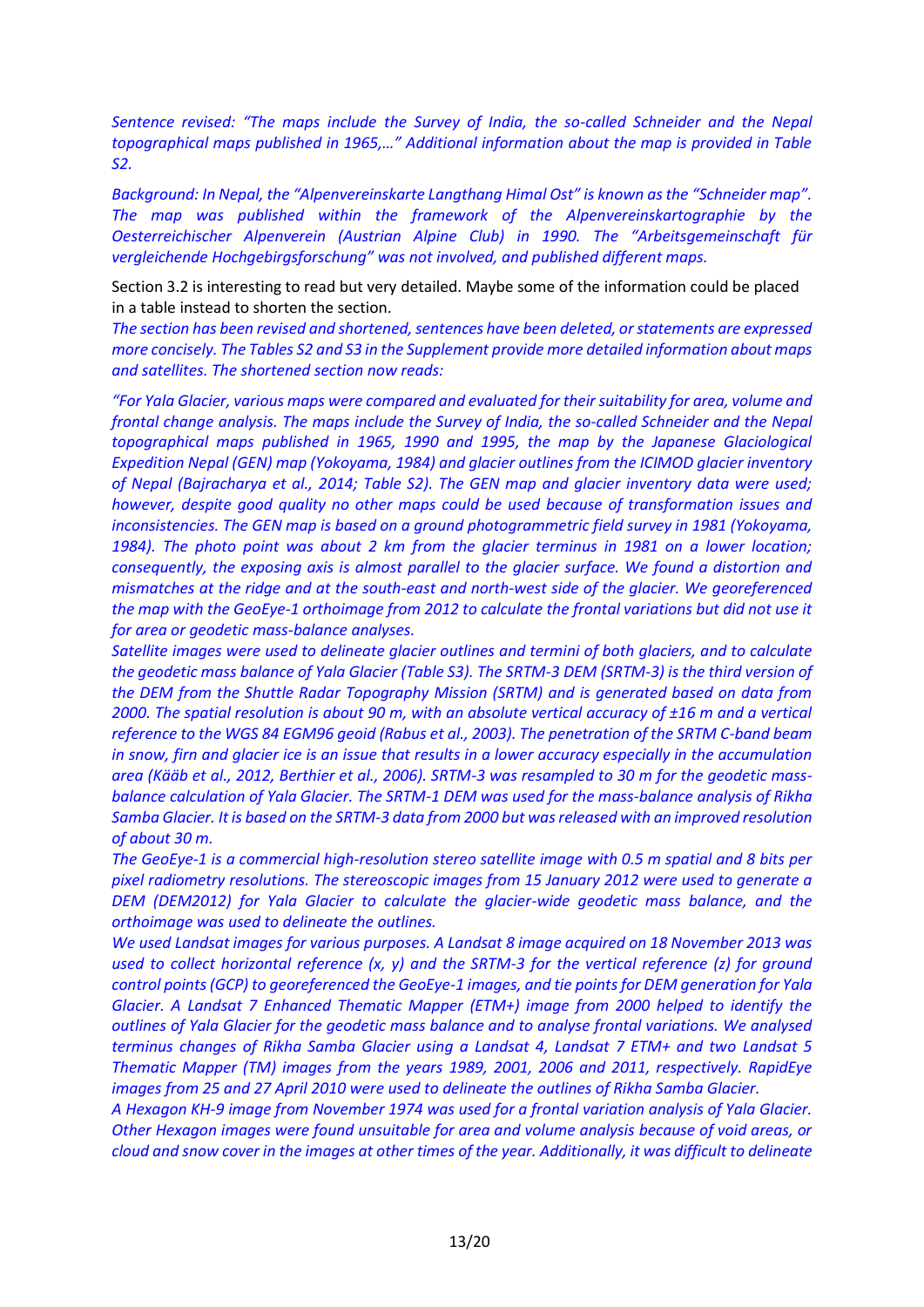*the glacier at the north-west and south-east side without contour lines to derive the flowlines at that time.*

*For this study, we adopt the projection system WGS 1984, UTM Zone 44N and 45N for Rikha Samba and Yala glaciers, respectively. We used the local projection system called Modified Transverse Mercator, with false easting 500,000 m and scale factor of 0.9999 at the central meridian 84° E and 87° E for Rikha Samba and Yala glaciers, respectively."*

Line 305: not clear, rewrite the last sentence

*Sentence revised: "The DEM was used for to analyse the mass balance analysis of Yala Glacier with the geodetic and glaciological method."*

Line 332: Abbreviations should be written out when they appear for the first time.

*Corrected and Table 1 adjusted: "The glacier-wide mass balances, the equilibrium line altitude (ELA) and accumulation area ratio (AAR) were calculated based on the interpolated mass balance gradient derived from the point measurements following a similar method used by Wagnon et al. (2013)."* 

Line 358: based on the measurements by whom? According to Figure 3, there are no data.

*Context changed and sentence rephrased: "For the accumulation area, no characteristic gradients could be identified because only few measurements were available."*

Line 358: balance year 1998/99? *→ corrected* 

Line 360ff: Are there large changes in the area over the observation period? If not, the difference between conventional and reference-surface balance is small and a corresponding note should be added in the text.

*We did not analyse area changes of Yala and Rikha Samba glaciers between 2011 and 2017.* 

*Background: As documented in section "3.2 Maps, satellite images and DEMs" and Table S2, for Yala Glacier we made efforts to assess various maps and satellite images with the goal to analyse the geodetic mass balance or area changes. However, as mentioned we faced a range of issues such as snow cover, transformation and scale problems. While accurate maps and DEMs with high resolution and regular updates are a standard e.g. in Europe or North America, this is not possible in Nepal because of its extreme environment. In our work we faced repeatedly challenges such as distorted maps or inaccurate elevations, which made it hard to georeferenced satellite images for areas as small as Yala Glacier.*

Line 375/376: not fully clear what you mean with regression lines caused by outlying points

*Sentence rephrased:" The accuracy of the ELA and AAR were estimated by shifting the regression lines based on point measurements deviating from the initial regression line."*

Line 380: not clear: what has been separated? Why based on the contour line method? It is not evident from Figure 1 (map).

*Sentence revised: "On the north-west side, the glacier's drainage basin has been separated from the adjacent ice body along the flowline, using flow vectors drawn perpendicular to the contour lines derived from the DEM2012 (Cuffey and Paterson, 2010)."* 

Line 402: Not clear: earlier in the text you state that the ELA is derived from the mass balance gradient; is it also observable in the field? "balanced ELA": write ELA0 as in other occasions in the paper and state at some point that ELA0 (AAR0) is the balanced ELA (AAR).

*Sentence revised and the term "balanced ELA" doesn't appear in the manuscript anymore: "The accumulation and ablation areas were separated by an estimated ELA of 5350 m a.s.l."*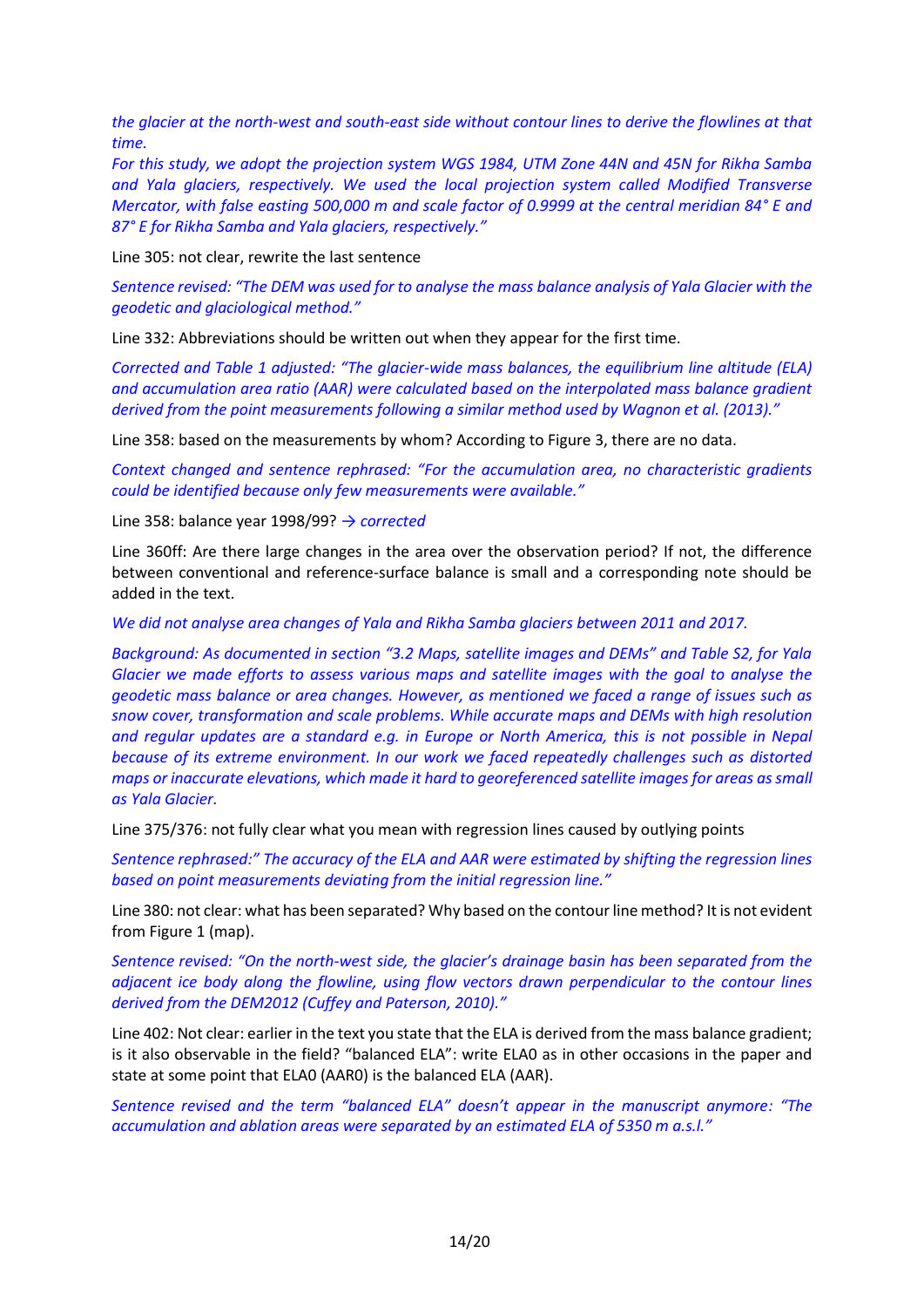*Background: for the calculation of the geodetic mass balance the process required the ELA to be estimated for the respective time period. This ELA differs from the one calculated from the annual mass balance gradient data and the ELA0.*

Line 410: What is/was the purpose of this additional profile line? Was it used to calibrate the geodetic data? Was there a correction applied? Or was there any benefit for the in situ glaciological measurements?

*The profile line has been addressed in subsection "3.1.2 GNSS surveys", and the revised paragraph now reads: "The glacier surface profiles of Yala and Rikha Samba glaciers were repeatedly surveyed with dGNSS, along a longitudinal profile and three and two cross-profiles, respectively, but only data from May 2012 from Yala Glacier are presented here. Already Sugiyama et al., (2013) surveyed the profile line in 2009. The repeated measurements provide the opportunity to further analyse the mass balance with an independent complementing method (Wagnon et al., 2013, 2020)."*

Line 434: climate stations? *→ Corrected: "…however, AWSs on and near…"*

Line 445: gradient for Yala Glacier from 2011/12 to 2016/17. Delete row with "1999" *→ corrected*

Line 450: Not clear whether there was actually a measurement at Rikha Samba in 1999 or if this should be 2011. However, if the latter applies, the caption should read 2010 to 2017, or better 2010/11 to 2016/17.

*Caption revised: "Table 3: Mass balance (B) measured with the glaciological method, ELA, AAR and the lower and upper mass-balance gradient for Rikha Samba Glacier for the mass-balance years 1998/99, and from 2011/12 to 2016/17. We did not calculate the ELA and AAR for Rikha Samba Glacier for 2011/12, 2013/14 and 2014/15 due to the very few data points. For the mass-balance year 1998/99, the point measurements collected by Fujita et al. (2001) were used."*

*In the subsection "3.4.1 Point and glacier-wide mass balance", it is mentioned that data from Fujita et al. (2001) was used to calculate the glacier-wide mass balance for the mass balance year 1998/99. For clarification it is now also mentioned in the caption of Table 3.*

Line 463: The differences between seasonal and annual balances should be further explained (in the Discussion).

*In the section "5 Discussion" in subsection "5.1.2 Seasonal mass balance" the differences in annual and cumulative seasonal balance in 2011/12 and 2014/15 are now addressed.*

Lines 474-477: Repetition of what has previously been stated.

*Lines deleted in the "Data and Methods" section, but kept in the "Results" section.* 

Line 486: m a.s.l. *→ corrected*

Line 488: linear regression? *→ corrected* 

Line 493: seasonal and annual balances The consistent gradient for the glacier: an interesting finding that should be mentioned in the abstract.

*The sentences have been revised to better explain in words what can be seen in Figure 2. The described gradients show a common pattern, especially considering that the lack of sufficient data in the accumulation area prevented identifying a characteristic gradient in the accumulation area. The findings are not unusual and there is no need to describe them in the abstract. Examples of common mass balance gradients can be found in the Global Glacier Change Bulletins of the WGMS.*

*The revised sentences now read: "Figure 2 shows the characteristic gradients for the annual and seasonal balances of Yala Glacier that remain relatively constant over the investigated time period. However, additional measurements in higher elevations would have allowed to identify a gradient in the accumulation area for the annual and the summer balance."*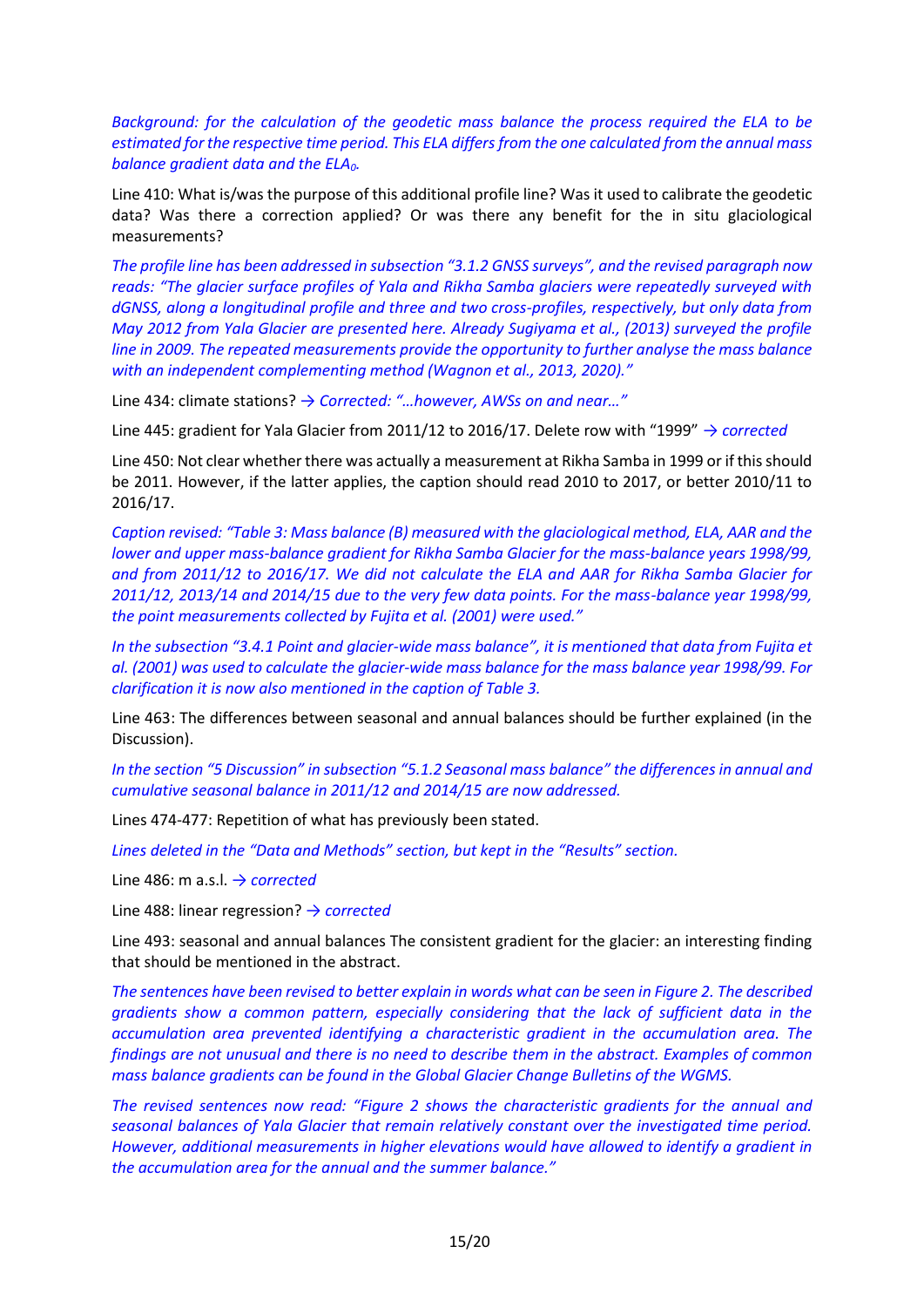Line 499: Your statements here raise the question of why there are no measurements in the higher areas of the glacier(s). Are these areas too high? Too steep? Too dangerous? This should be specified and clarified at some point.

*In subsection "3.1.1 In situ mass balance", sentence revised: "In the northern and highest parts of the glacier no measurements were taken because steep terrain, crevasses and ice cliffs make access difficult."*

Lines 500-509: move this paragraph to the Discussion *→ paragraph shifted*

Line 528: The thinning rate along the profile line is not clear (-1.1 m a-1); is it the mean along the line? Would a mean even make sense? What is the purpose of this profile line?

*The revised sentence is: "The mean thinning rate along the profile line is -1.1 ±0.13 m a-1 ."*

*In the section "5 Discussion", subsection "5.1.1 Annual mass-balance rates" sentences have been added discussing the purpose of the mass balance of the profile lines: "The profile line has been surveyed repeatedly, the first time by Sugiyama et al. (2013) in 2009 and in subsequent years by our team. The future analysis of the geodetic mass balances along the profile lines and transects is planned as supporting and independent method for the analysis of the mass balance (Wagnon et al., 2020, 2013)."*

For such a long time period, only the mean makes sense. Along profile line Line 529: m a.s.l.

#### → *corrected*

Line 538: Table 4 should be moved to the Discussion. *→ done*

Line 540: In Table 4, you refer to WGMS (2019). The reference is missing and anyway the question is what the original source is. In the table, I would explicitly write "glaciological method".

#### *"direct measurements" replaced by "glaciological method"*

*The initial compilation of some of the data is based on the FoG dataversion 10.5904/wgms-fog-2019- 12, when the most up to date data was only available from the FoG database. The FoG reference has been updated short before submitting the manuscript in early September 2020. In the meantime, new references have been published and are updated in the Table 6 according to best knowledge. These are:*

- *Wagnon et al., 2020, including supplementary information*
- *Mandal et al., 2020*

*Please note, for the geodetic mass balance calculation for Yala and Rikha Samba glaciers 2000–2016, the paper by Brun et al., (2017) has been provided for the description of the data. The actual values for the two glaciers have been retrieved from WGMS (2020a), no other source could be accessed.*

Lines 545-552: should be moved to the Discussion *→ done*

Line 550: Maybe also add Chhota Shigri glacier (cf. Discussion) *→ Chhota Shigri Glacier added*

Line 551: regarding Mera and Pokalde glaciers: where are these glaciers exactly located? They could/should be added to the overview map.

#### *The glaciers have been added in the overview map in Figure 1.*

Line 558/559: The comparison of the retreat rates of both glaciers is relative because the glaciers are different in size and form. For Yala glacier, it might also be more straightforward to assess area changes instead of length changes (?). Or to add area changes in addition to the length changes.

*The revised sentence now reads: "For Rikha Samba Glacier, between 1989 and 2013 the average retreat rate and total retreat was -18.0 m a-1 , and -431 m, respectively."*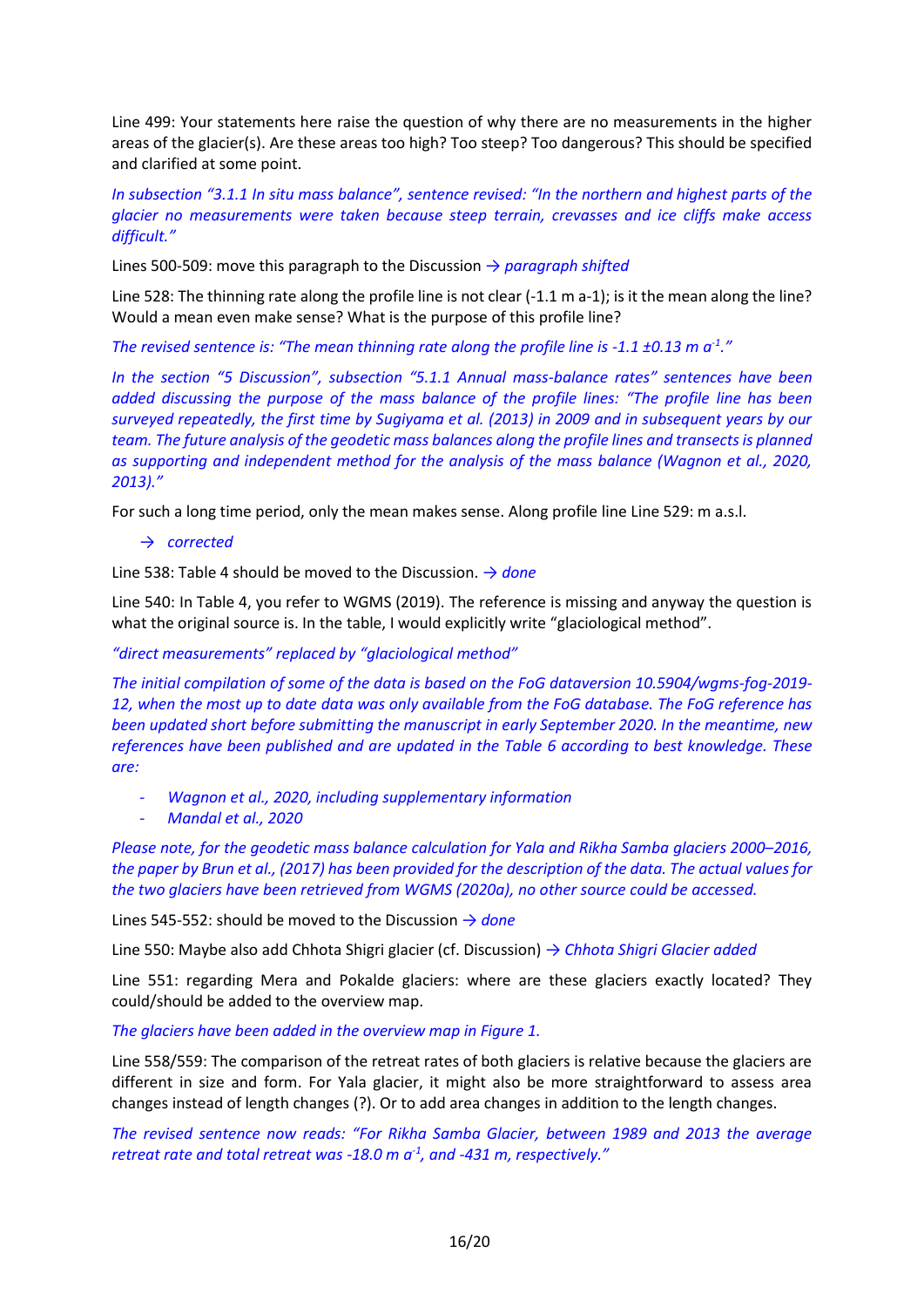*In this section, the results of the glacier length changes are presented, which have been reported for the FoG database in 2015. We discuss length changes in section "5 Discussion", subsection "5.1.3 Glacier length changes, flow and downwasting" and put them into context of past records. We are aware that glacier length changes depend on the topography, that their climate signal is delayed and indirect and depend on the glaciers' individual response times. The ECV product "glacier length" (Haeberli et al., 2007) has been changed to "glacier area" (GCOS, 2016) only in recent years and therefore we initially put priority on reporting glacier length changes. If it was easy, we would have also analysed area changes. It wasn't easy. As already stated in section "3.2 Maps, satellite images and DEMs", we assessed satellite images and maps but found them unsuitable for area analysis.* 

Line 579: Figure 12 should be moved to the Discussion. *→ Done*

Line 583: The displacement of the stakes is interesting and allows the link to the velocity measurements. *→ Yes, thanks*

Line 585: why is the profile line from Sugiyama et al. added? And is this the same profile line as mentioned before?

*Profile line has been removed from the Figure because it is not relevant here. And yes, it is the same profile line that we surveyed repeatedly for further comparison.* 

Line 595: All glaciers and benchmarks as used in the Discussion could be shown in the overview map. For clarification, it should also explicitly be stated

*In Figure 1, the overview map (c) has been revised, showing the investigated glaciers and the glaciers mentioned in the Discussion. In the Discussion, references to Fig. 1 is made.* 

Line 614: The paragraph here as well as the subsequent ones refer always to geodetic mass balances; this should be clearly stated or structed in a clear way so that both observations types are not mixed up.

#### *The section Discussion has been restructured. Geodetic and in situ data are now explicitly mentioned.*

Line 637ff: What does this mean for assessing glacier mass balances over the entire Himalaya? Is it possible from the available data to draw general conclusions? The authors might elaborate a bit more on this question, which also allows to place the mass-balance data from Yala and Rikha Samba into a larger context and to streamline the Discussion (cf. my general comment above about the Discussion).

*The section Discussion has been restructured. The mass-balance data of Yala and Rikha Samba Glacier have been put into a larger context in the "5 Discussion", subsection "5.3 Comparison of in situ glacier mass balances in the Himalaya".*

*In the subsection "5.4 Bias by low-lying glaciers" the closing sentences have been reorganised and now read: "The bias introduced by low-lying glaciers result in the overestimation of negative mass balances in the region (Gardner et al., 2013). It highlights the importance of investigating large glacier elevation ranges, measuring mass balances in the accumulation areas and precipitation data in high altitudes."*

Line 640: Such a bias *→ corrected* 

Line 641: here the term mass budget is used, at other occasions the term mass balance is used. You may check for a consistent use throughout the paper. The same applies to the term net balance (e.g. in line 649 or Figure 14), which should be avoided (cf. the mass-balance glossary by Cogley et al., UNESCO, 2011).

*The terms "budget" has been replaced by "balance", and "net" has been replaced with a suitable term in the manuscript, except for "balanced-budget equilibrium line altitude (ELA0) and balanced-budget accumulation area ration (AAR0)" and "net accumulation", where the terms are used according to Cogley et al. (2011).* 

Line 651/652: delete sentence *→ deleted*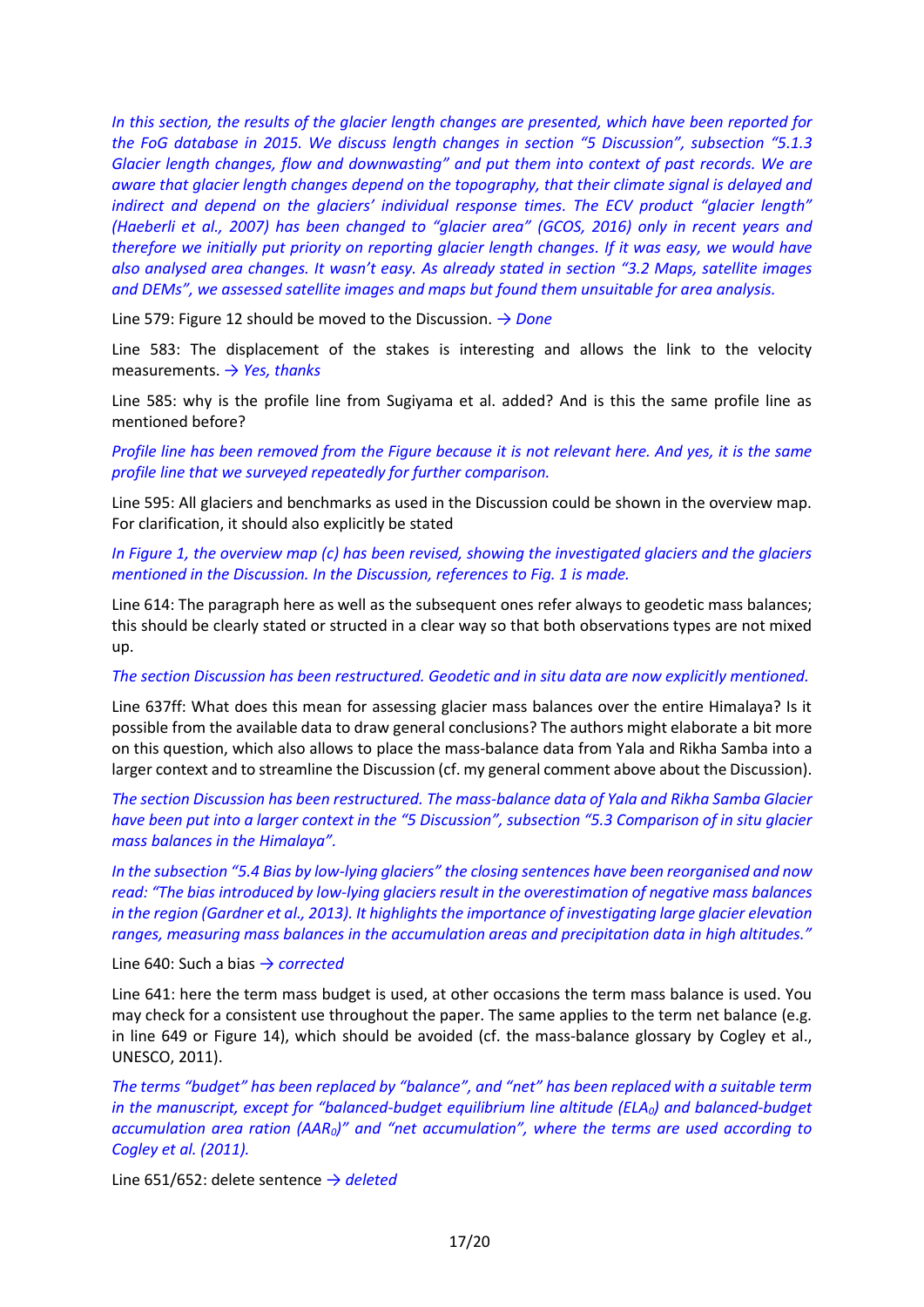Line 660/661: 1980s, 1990s (see also line 680 and other occasions) Paragraph from line 649: It should be better worked out why this context is important for the discussion of the measurements presented in this study.

#### *Regarding 1980s, 1990s etc.: entire manuscript checked and corrected*

*The context is now addressed in the restructured section "5 Discussion", subsection "5.5 Interannual variability of winter precipitation and long-term trends of accumulation".*

Line 686: If you specifically address particular stakes with names, then these should also be labelled in the map. *→ done in revised Figure 1*

Line 700: There is a break and hence a new paragraph should be started here.

*Obsolete after restructuring the section "5 Discussion"*

Line 701: why are the measurements on Yala glacier representative? Could you explain that a bit more in detail? *→ sentence deleted* 

Line 707: The general character of Yala (and Rikha Samba) glacier(s) should be stated at the beginning of the paper (it also relates to my previous comment regarding the ablation/accumulation season, see lines 219/220). In line 708, there is now a contradiction to the what has just been stated before. This should also be clarified.

#### *The discussion has been restructured and rephrased. The introductory sentence repeating the character of Yala Glacier and results has been deleted. Please also see response to comment 219/220.*

Line 715: during favorable conditions *→ corrected: "in" deleted*

Line 723: Is this statement really needed for the discussion? *→ Statement deleted*

Line 738ff: rather results, can be deleted here or just refer to Figure 11, but then also an explicit link to the mass-balance data should be made. On the other hand, the Little Ice Age extent is mentioned here for the first time, however, the location is not shown on the length change plot (either add or delete entirely).

*The discussion has been restructured and the frontal variations of the two glaciers are now discussed separately. LIA is now written out as Little Ice Age.*

*Please note, in the section "5 Discussion" we put our own results into the context of measurements from earlier years, based on studies conducted by Ono (1985), Yamada et al. (1992), Kappenberger et al. (1993), Fujita et al. (1998) and Fujita et al. (2001). In the section "Introduction" we refer to some of the respective work. Their results are not displayed in Fig. 9 and 10 (in section "results"; previously Fig. 10 and 11) but surely would have been interesting to see. The former glacier extents and data on moraines were not available to us in a georeferenced digital format. As addressed in the responses for comment "Section 3.2" and "Line 360ff", there are in general problems to georeferenced maps because of transformation issues. However, the respective references provided maps and photos. In the section "results", Table 4 (previously 5) has been corrected and the three entries with "Source: Fujita et al. 2001" have been deleted because these are not our results.* 

*We submitted frontal variation data (former ECV products) to the FoG database and hence found them relevant to be discussed. The mass balances data are a direct climate signal and the glacier length changes are the delayed response to the mass changes. However, the glacier dynamics of Yala Glacier is "disturbed" because of the downwasting, which makes it problematic to use the response time equation by Jóhannesson et al. (1989)\*. The response time of Rikha Samba Glacier is according to Jóhannesson et al. (1989) approximately 43 years. We do not have mass balance data from several decades to draw conclusions about the observed glacier length changes.*

*\*Jóhannesson, T., Raymond, C., and Waddington, E. (1989). Time-scale for adjustment of glaciers to changes in mass balance. Journal of Glaciology, 35(121):355–369.*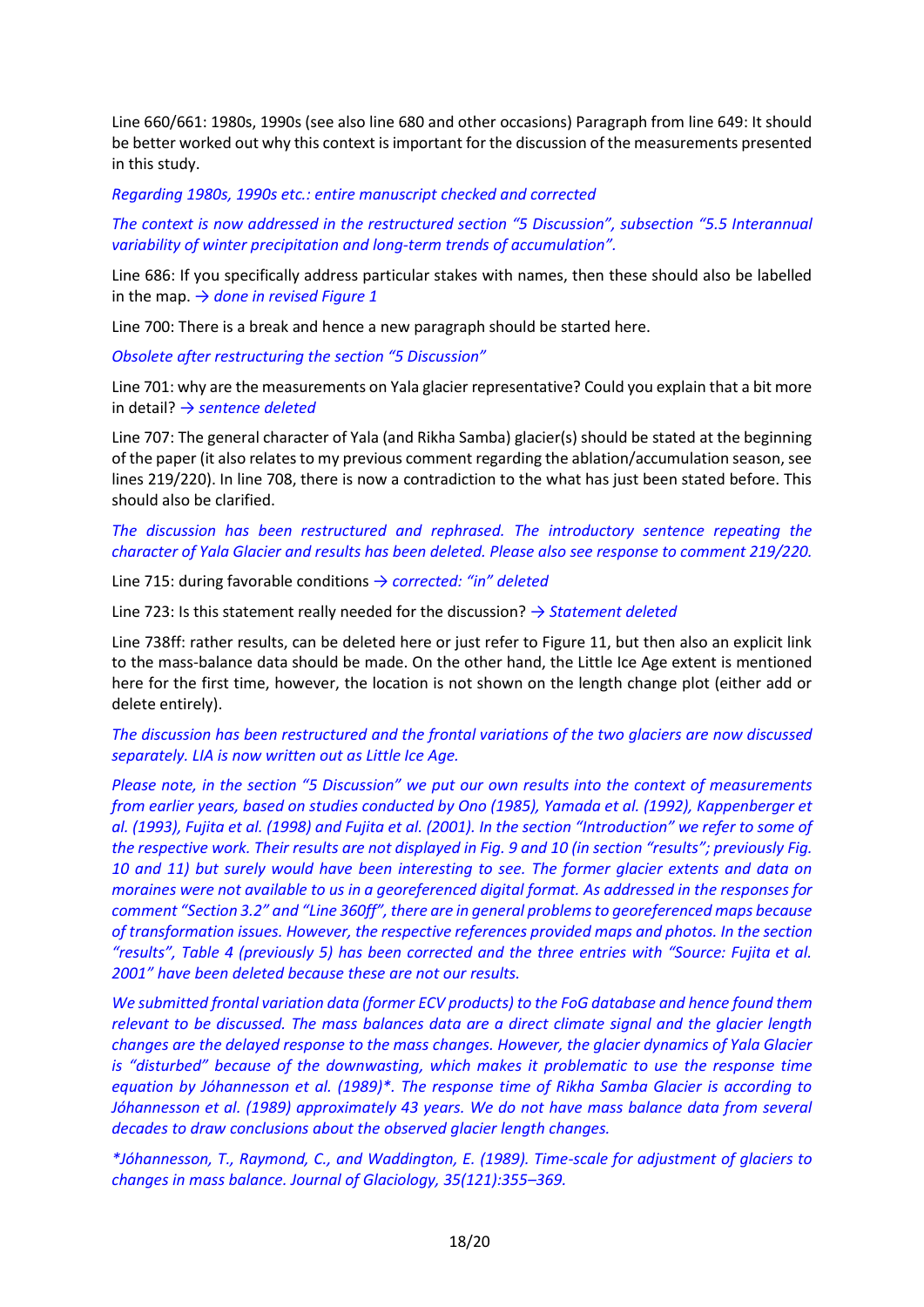Line 756: the mass-balance data shown only cover a few years, so it is probably more appropriate to write about an overall retreating. Or can you exclude that there were more balanced (or maybe even positive) years over the last couple of decades?

*Sentence revised: "Both Yala and Rikha Samba glaciers shrank and retreated in the last couple of decades. The geodetic mass balance of Yala Glacier showed a mass loss of -10.49 ±7.41 m w. e. from 2000 to 2012, at an annual rate of -0.74 ±0.53 m w.e. a-1 . The cumulative in situ mass balances for Yala and Rikha Samba Glacier were -4.80 ±0.69 m w.e. and 2.34 ±0.79 m w.e., and the annual mass-balance rates -0.80 ±0.28 m w.e. a-1 and -0.39 ±0.32 m w.e. a-1 , respectively. From 1974 to 2016, Yala Glacier retreated 346 m, and from 1989 to 2013 Rikha Samba Glacier retreated 431 m."*

Line 760/line 770: Avoid new references or rather move to Discussion

*Conclusions revised and reference now also mentioned in the discussion*

Lines 764ff: Does this refer to Yala and/or Rikha Samba? *→ statement deleted*

Line 772: m a.s.l. *→ corrected*

Line 773: This aspect is not mentioned in the Discussion, isn't it? It is an important aspect because it also influences the glacier's mass balance (and there is also another comment above about conventional vs. reference-surface mass balance), therefore I would discuss it before and draw one conclusion that is then presented here at the end.

*The downwasting is addressed in "5 Discussion" and has been revised in the new subsection "5.1.3 Frontal variations, glacier flow and downwasting". Area changes were not assessed.* 

*In the section "6 Conclusion" the revised statement now reads: "Yala Glacier experienced*  downwasting, indicated by the observed changing surface topography between 2011 and 2017 and *decreasing ice flow velocities. Over the course of the years, most of the stakes could not be reinstalled at the original coordinates, either because of new crevasses, or significant changes of the surface features at the original site. The downwasting and small accumulation area at low elevation compromise the long-term monitoring of Yala Glacier."*

Line 784: Can you give a time horizon regarding the survival of the glacier? Or are there any projections for the region?

*A sentence is added addressing the expected survival of the glaciers: "Under the recent climate it can be expected that Yala Glacier will disappear over time but not Rikha Samba Glacier (Fujita and Nuimura, 2011)."*

Lines 786-793: In my view, these sentences can be deleted. *→ deleted*

Lines 794ff: In fact, the inclusion of geodetic mass-balance data is an integral part of the monitoring strategy within the Global Terrestrial Network for Glaciers (GTN-G), to compare and eventually calibrate both glaciological and geodetic time series (which is not the case for Yala glacier). This should be clearly stated here. In turn, I would rather conclude how in your case the geodetic method helped to interpret the glaciological mass-balance measurements (and will eventually help to calibrate the series at a later stage).

*The "6 Conclusions" have been revised and a section "7 Recommendations" has been added. In the "6 Conclusion" we now state: "The glacier mass-balance programmes for the two glaciers have been designed using a comprehensive monitoring strategy following the international glacier monitoring strategy within GTN-G (WGMS, 2020b; Haeberli et al., 2000)." In "7 Recommendations" we now state: "Geodetic mass-balance analyses overlapping the timeframe of the glaciological measurements of Yala and Rikha Samba glaciers are needed. The complementing approaches assure keeping the annual signal of the glaciological measurements, and reduce the uncertainty introduced for example by unmeasured parts of the accumulation area or glacier steep slopes."*